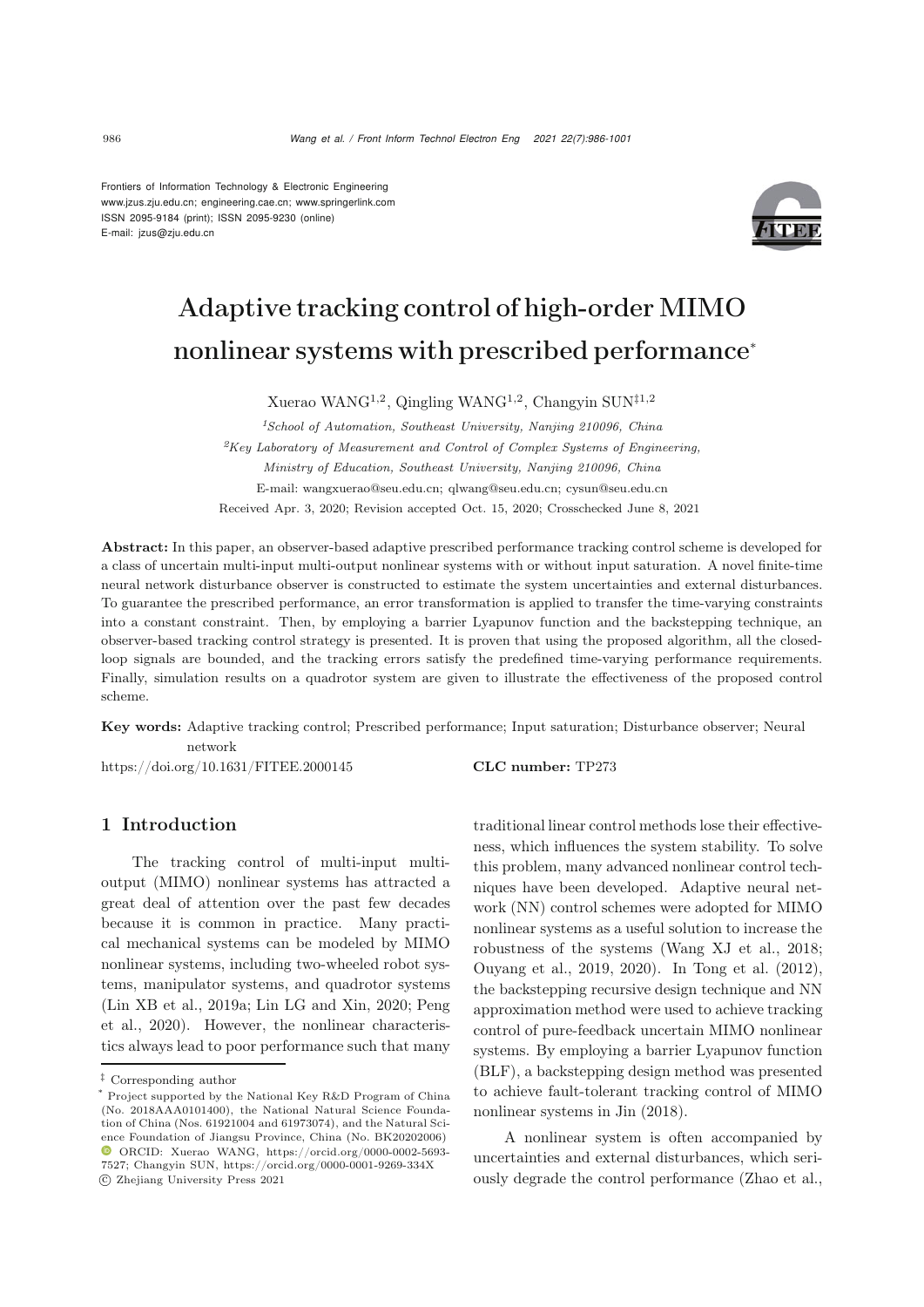[2020a](#page-14-8); [Liu J et al.](#page-14-9), [2021](#page-14-9)). Accurate models are difficult to obtain due to the complicated working environment [\(Lin XB et al.](#page-14-10), [2019b\)](#page-14-10). In [Liu H et al.](#page-14-11) [\(2017](#page-14-11)), a robust compensation method was presented to reduce the influence of uncertainties and external disturbances in a quadrotor system. An uncertainty and disturbance estimator (UDE) was developed to estimate the combined influence of disturb[ances](#page-14-12) [and](#page-14-12) [uncertainties](#page-14-12) [through](#page-14-12) [a](#page-14-12) [filter](#page-14-12) [in](#page-14-12) Ren et al. [\(2015\)](#page-14-12). However, the frequency-domain analysis in the above methods prevents them from being directly applied to MIMO nonlinear systems. Aside from these approaches, a disturbance-observer-based control scheme has been proposed to estimate unknown dis[turbances](#page-13-1) [\(Guo L and Chen](#page-13-0)[,](#page-13-1) [2005](#page-13-0)[;](#page-13-1) Chen WH et al., [2015](#page-13-1); [Lin XB et al., 2019a](#page-14-0)), where the observer can be designed separately. Compared with other methods, the disturbance-observer-based method has led to more rigorous results in stability analysis based on the Lyapunov stability theory. In [Chen M et al.](#page-13-2) [\(2013](#page-13-2)), a disturbance observer was designed to handle the disturbance term in the slidingmode control design process for the MIMO nonlinear system. In [Sun and Guo](#page-14-13) [\(2016\)](#page-14-13), a disturbance observer was integrated with NN methods, which further improved the anti-disturbance capability of the system. Nevertheless, in the literature discussed above, the performance of the observer itself is ignored. Thus, it is essential to introduce finite-time results to ensure the convergence rate [\(Fu et al.](#page-13-3), [2017](#page-13-3); [Liu J et al.](#page-14-14), [2019](#page-14-14), [2020\)](#page-14-15). [Hu et al.](#page-14-16) [\(2014](#page-14-16)) presented a second-order observer whose error could reach the origin in finite time. In [Wang DD et al.](#page-14-17) [\(2018](#page-14-17)), a finite-time NN disturbance observer based on radial basis functions was proposed for a fourthorder nonlinear system. However, the sign function may cause the chattering phenomenon in input signals [\(Hu et al., 2014](#page-14-16); [Wang DD et al., 2018\)](#page-14-17). Hence, a high-performance disturbance observer needs to be investigated further.

The aforementioned works focus mainly on guaranteeing the steady-state system property, but they overlook the transient property, which is equally important [\(Zhao et al., 2020b\)](#page-15-0). To achieve better and more precise control performance, a concept called prescribed performance was presented by [Bechlioulis and Rovithakis](#page-13-4) [\(2008\)](#page-13-4). Prescribed performance has high requirements for the steady-state error, convergence rate, and maximum overshoot at

the same time, which brings more difficulty to the control design. The key idea to solve prescribed performance problems is transforming the "constrained" system into an equivalent "unconstrained" system through the output error transformation given in [Bechlioulis and Rovithakis](#page-13-5) [\(2009\)](#page-13-5). Meanwhile, various error transformation methods have been proposed [\(Han and Lee](#page-13-6), [2013](#page-13-6); [Sui et al., 2015;](#page-14-18) [Bu](#page-13-7), [2018](#page-13-7)). A smooth and strictly increasing function was introduced in [Han and Lee](#page-13-6) [\(2013](#page-13-6)) as a transformed function to deal with the prescribed bounds. [Bu](#page-13-7) [\(2018\)](#page-13-7) developed an adaptive fuzzy control approach for a MIMO nonlinear system by transferring the constrained system through a tanh-type error transformation. It is worth noting that during the above transitions, the inverse function of the error transformation must be counted, which leads to computing problems. Another solution was given in [Sui et al.](#page-14-18) [\(2015\)](#page-14-18), which gave a new type of error transformation without fuzzy calculation. However, a question remains, that is, how to achieve prescribed performance tracking control of high-order MIMO nonlinear systems in the presence of uncertainties, disturbances, and input constraints.

To guarantee system performance, the control constraints (in particular, input saturation) are problems that cannot be ignored. In practical systems, the control input signals are always unable to reach the designed range due to the limited capacity of the actu[ator](#page-15-1) [system](#page-15-1) [\(He et al., 2015a](#page-13-8)[;](#page-15-1) Zheng and Feroskhan, [2017](#page-15-1)). [Chen M et al.](#page-13-9) [\(2011\)](#page-13-9) considered the non-symmetric input saturation in the tracking control of MIMO systems and handled it by designing an auxiliary system. In [Zhou et al.](#page-15-2) [\(2014\)](#page-15-2), the input saturation function was approximated by a smooth curve to tackle the constraint.

Motivated by the literature noted above, in this paper, an observer-based adaptive tracking control scheme is proposed for a class of high-order MIMO nonlinear systems with uncertainties and external disturbances. The main contributions are as follows:

1. We formulate and solve the tracking control problem with prescribed performance for high-order MIMO nonlinear systems, where the system uncertainties and external disturbances are also considered. To the best of our knowledge, this is the first time to address this problem. In this paper, the designed procedure is divided into two phases: disturbance attenuation and prescribed performance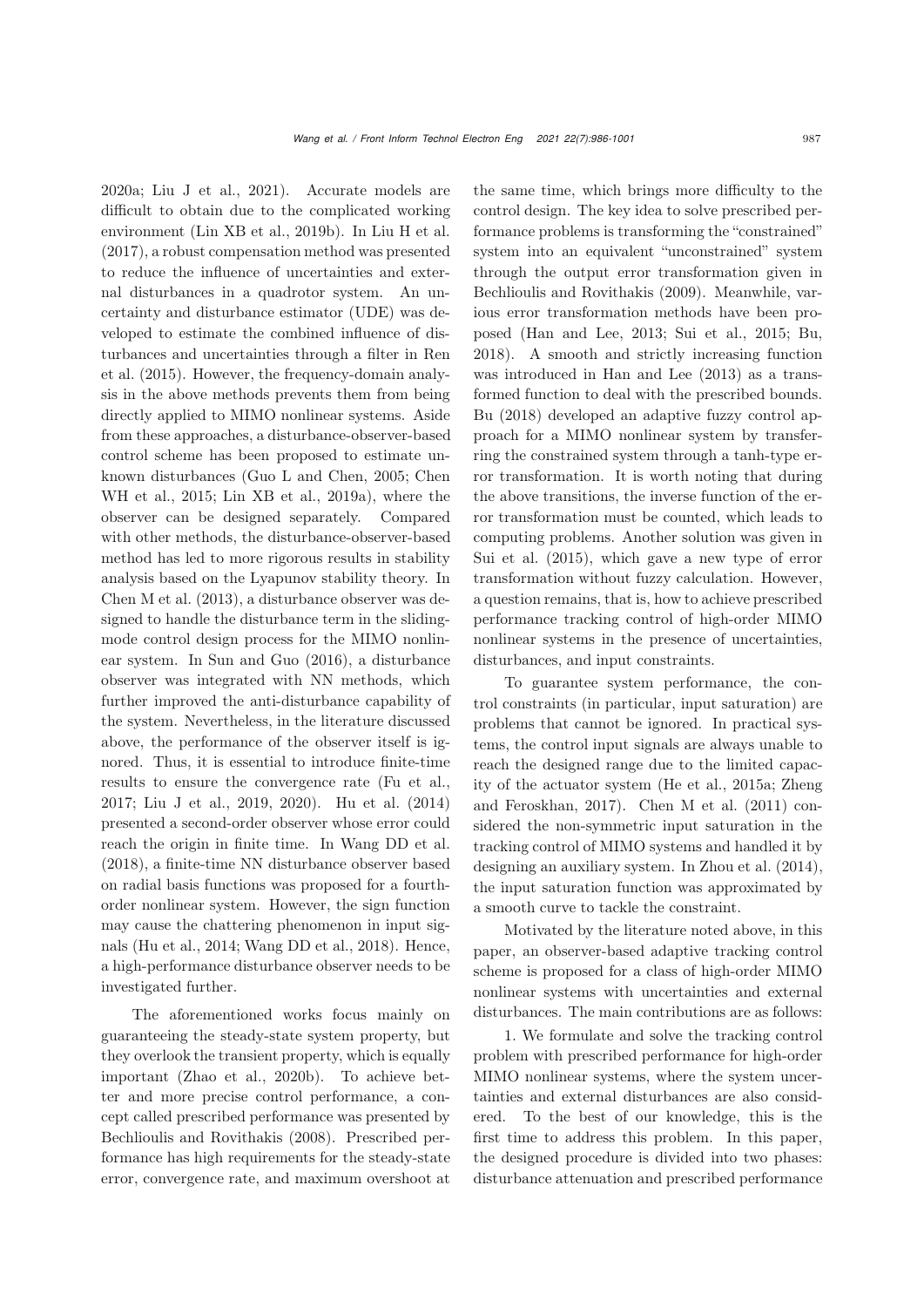tracking control.

2. A novel NN disturbance observer is presented to handle the system uncertainties and external disturbances for high control performance. First, compared with the existing disturbance observers for MIMO nonlinear systems in [Chen WH et al.](#page-13-1) [\(2015](#page-13-1)) and [Sun and Guo](#page-14-13) [\(2016](#page-14-13)), the convergence time of the proposed observer is proven to be limited. Moreover, compared to the previous results [\(Hu et al.](#page-14-16), [2014](#page-14-16); [Wang DD et al., 2018](#page-14-17)), a continuous signal in the finite-time observer is achieved to avoid chattering problems.

3. The control scheme is developed using the BLF and the backstepping technique. With the error transformation, a new solution is given to guarantee the predefined tracking performance for high-order MIMO nonlinear systems. Furthermore, the input saturation is considered as an extension.

# <span id="page-2-1"></span>2 Problem formulation and preliminaries

### 2.1 System description

Consider the following high-order MIMO nonlinear system:

<span id="page-2-0"></span>
$$
\begin{cases}\n\dot{x}_i = x_{i+1} + f_i(x_i) + \Delta f_i(x_i) + d_i(t), \\
\dot{x}_n = \boldsymbol{b}\boldsymbol{u} + f_n(x_n) + \Delta f_n(x_n) + d_n(t), \\
y = x_1,\n\end{cases}
$$
\n(1)

where  $\mathbf{x}_i = [x_{i1}, x_{i2}, \dots, x_{im}]^{\mathrm{T}} \in \mathbb{R}^m$  (*i*=1, 2, ..., *n*) denotes the state vector of the  $i<sup>th</sup>$  system,  $\boldsymbol{y} = [y_1, y_2, ..., y_m]^{\mathrm{T}} \in \mathbb{R}^m$  denotes the output vector of the overall system,  $u \in \mathbb{R}^m$  denotes the control input vector,  $\mathbf{b} \in \mathbb{R}^{m \times m}$  is the known control coefficient matrix (supposed to be nonsingular and its Frobenius norm is bounded),  $f_i(\cdot) : \mathbb{R}^m \to \mathbb{R}^m$  (*i*=1,  $2, \ldots, n$  is a known smooth nonlinear function denoting the acquirable part of the system,  $\Delta f_i(x_i)$  is an unknown smooth function representing the system uncertainties composed of unmodeled dynamics and parametric uncertainties, and  $d_i(t) \in \mathbb{R}^m$  (i=1,  $2, ..., n$ ) is the time-varying external disturbance. In addition, we define  $\boldsymbol{X} = [\boldsymbol{x}_1^{\mathrm{T}}, \ \boldsymbol{x}_2^{\mathrm{T}}, \ \ldots, \ \boldsymbol{x}_n^{\mathrm{T}}]^{\mathrm{T}}$  as a measurable state vector.

According to [Guo XX et al.](#page-13-10) [\(2019](#page-13-10)), matrix *b* could be divided into a symmetric matrix  $\mathbf{b}_1$  and a skew-symmetric matrix  $b_2$ . Then,  $\dot{x}_n$  in Eq. [\(1\)](#page-2-0) can

be rewritten as

$$
\dot{\boldsymbol{x}}_n = \boldsymbol{b}_1 \boldsymbol{u} + \boldsymbol{b}_2 \boldsymbol{u} + \boldsymbol{f}_n(\boldsymbol{x}_n) + \Delta \boldsymbol{f}_n(\boldsymbol{x}_n) + \boldsymbol{d}_n(t), \ (2)
$$

where  $\boldsymbol{b}_1 = \frac{1}{2}(\boldsymbol{b} + \boldsymbol{b}^T)$  and  $\boldsymbol{b}_2 = \frac{1}{2}(\boldsymbol{b} - \boldsymbol{b}^T)$ . Obviously, *b*<sup>1</sup> is also a nonsingular matrix and its Frobenius norm is bounded.

The control objective is to drive the output *y* to follow the given desired trajectory  $y_{d}$ , while the tracking error  $e = y(t) - y_d(t)$  can guarantee the prescribed performance. In addition, all closed-loop signals are ensured to be bounded.

Without loss of generality, we give some assumptions as follows:

Assumption 1 [\(Fan et al., 2017\)](#page-13-11) The system uncertainty  $\Delta_i(x_i, t)$  is bounded and satisfies  $\|\mathbf{\Delta}_i(\mathbf{x}_i,t)\| \leq \Delta_m$ , where  $\Delta_m$  is an unknown positive constant.

Assumption 2 [\(Wang CC and Yang](#page-14-19), [2018](#page-14-19)) The unknown disturbance  $d_i(t)$  is bounded with a positive constant  $d_m$ , which satisfies  $||\boldsymbol{d}_i(t)|| \leq d_m$ .

Assumption 3 [\(Song et al., 2017\)](#page-14-20) The desired trajectory vector  $y_d(t)$  and its derivatives up to the  $(n-1)$ <sup>th</sup> order are continuous and bounded.

## 2.2 Mathematical preliminaries

In this subsection, several useful lemmas and an important definition are revisited.

Lemma 1 [\(Wang LY et al., 2009\)](#page-14-21) Given any positive numbers  $a_1, a_2, ..., a_n$  and  $0 < p < 1$ , the following inequality holds:

$$
(a_1^2 + a_2^2 + \dots + a_n^2)^{2p} \le (a_1^{2p} + a_2^{2p} + \dots + a_n^{2p})^2.
$$
\n(3)

**Lemma 2** [\(He et al., 2015b](#page-14-22)) For any positive vector  $k \in \mathbb{R}^n$ , the following inequality holds for any vector  $x \in \mathbb{R}^n$  which satisfies  $||x|| < ||k||$ :

$$
\ln \frac{k^{\mathrm{T}} k}{k^{\mathrm{T}} k - x^{\mathrm{T}} x} \le \frac{x^{\mathrm{T}} x}{k^{\mathrm{T}} k - x^{\mathrm{T}} x}.
$$
 (4)

Lemma 3 [\(Zhu et al.](#page-15-3), [2011](#page-15-3)) For the following system  $\dot{x} = f(x, u)$ , where x is the system state vector and  $u$  is the control input, we say the system is practical finite-time stable (PFS) if for any initial state  $\mathbf{x}(0)$ , there exist  $\epsilon > 0$  and  $T_f(\epsilon, x_0) < \infty$ , such that  $\|\boldsymbol{x}(t)\| < \epsilon$ , for all  $t \geq t_0 + T_f$ . Then we have a continuous Lyapunov function  $V(x)$  and its derivative satisfies:

$$
\dot{V}(\boldsymbol{x}) \le -\rho V^{\alpha}(\boldsymbol{x}) + b,\tag{5}
$$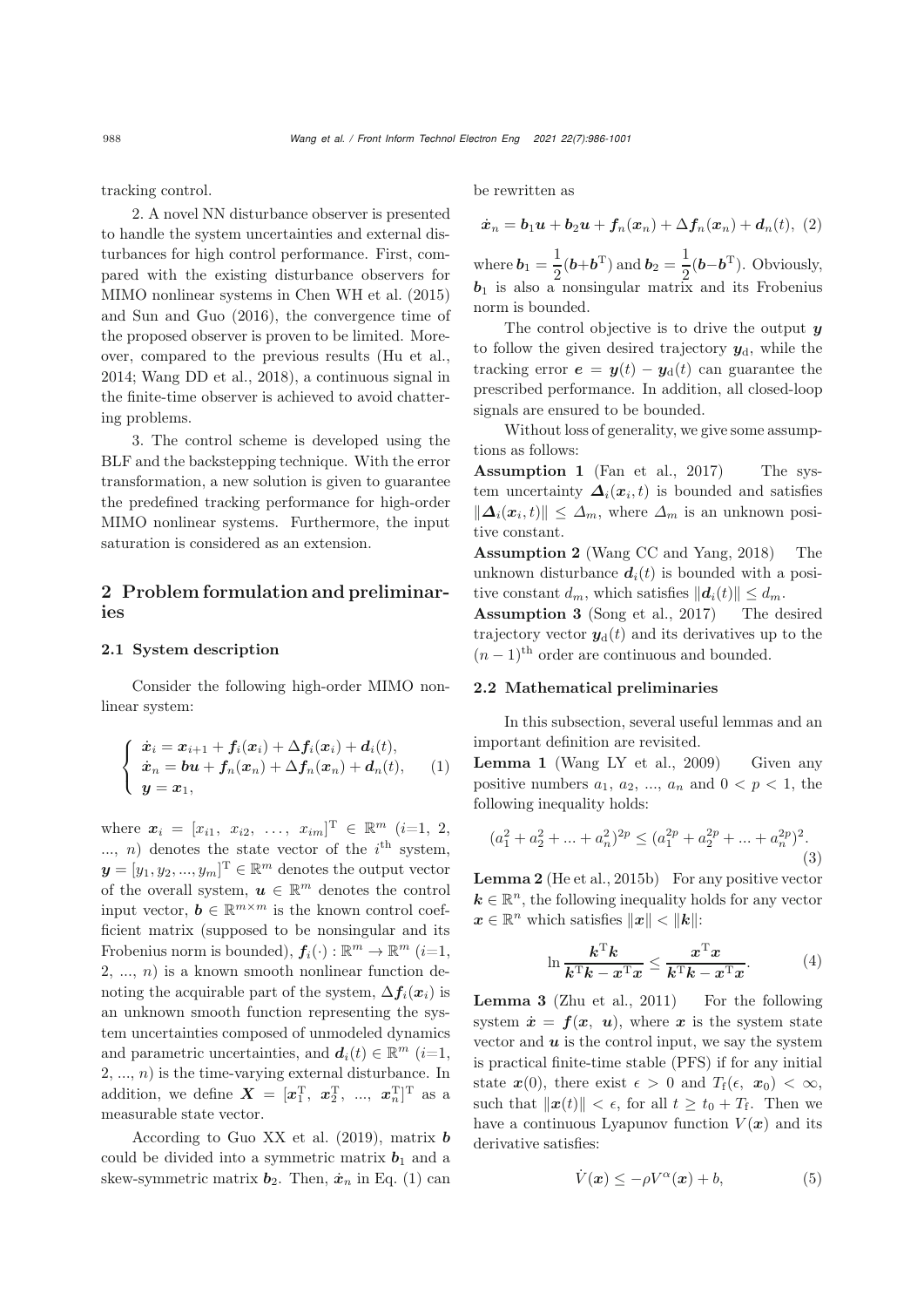where  $\rho > 0$ ,  $0 < \alpha < 1$ , and  $0 < b < \infty$ . Moreover,  $0 < \tau < 1$  is given so that the system state can be bounded in finite time as

<span id="page-3-0"></span>
$$
\lim_{\tau \to \theta_0} \boldsymbol{x} \in \left( V^{\alpha}(\boldsymbol{x}) \leq \frac{b}{(1-\tau)\rho} \right), \tag{6}
$$

where  $0 < \theta_0 < 1$ , and the maximum convergence time to reach Eq. [\(6\)](#page-3-0) is given as

$$
T \le \frac{V^{1-\alpha}(\boldsymbol{x}_0)}{\rho \theta_0 (1-\alpha)}.
$$
\n<sup>(7)</sup>

Lemma 4 [\(He et al.](#page-14-22), [2015b\)](#page-14-22) Consider a positive definite and continuous Lyapunov function  $V(\boldsymbol{x})$ . In case its initial condition  $V(0)$  is bounded and the following inequality is satisfied:

$$
\dot{V}(\boldsymbol{x}) \le -aV(\boldsymbol{x}) + b,\tag{8}
$$

where  $a > 0$  and  $b > 0$ , then  $V(x)$  is bounded.

Definition 1 [\(Tee et al.](#page-14-23), [2009\)](#page-14-23) A barrier Lyapunov function  $V(x)$  is a continuous, positive definite, scalar function, which is defined on an open region  $\Omega$  including the origin, relating to the system  $\dot{x} = f(x)$ . At each point of  $\Omega$ , the first-order partial derivatives of the BLF are continuous. When *x* gets close to the margin of  $\Omega$ , there is  $V(\mathbf{x}) \to \infty$ . Besides, along the solution of  $\dot{x} = f(x)$ , there is  $V(\boldsymbol{x}(t)) \leq q \ (\forall t \geq 0)$  with a positive constant q.

#### 2.3 Prescribed performance

The present control objective establishes the requirement for the output of the whole system with a guaranteed prescribed performance.

Definition 2 [\(Bechlioulis and Rovithakis,](#page-13-12) [2010](#page-13-12)) The performance function  $\rho : \mathbb{R}_+ \to \mathbb{R}_+$  is a smooth function which satisfies the requirements as follows:

(1)  $\rho(t)$  is positive and decreasing;

$$
(2) \lim_{t \to \infty} \rho(t) = \rho_{\infty} > 0
$$

(2)  $\lim_{t\to\infty} \rho(t) = \rho_\infty > 0.$ <br>In this study, the performance function is chosen as  $\rho_i(t)=(\rho_{i0} - \rho_{i\infty})e^{l_i t} + \rho_{i\infty}$ , where the performance parameters  $\rho_{i0}$ ,  $\rho_{i\infty}$ , and  $l_i$  are given to ensure the behavior of the traces. Based on the performance function, the tracking errors are confined within the preset region, which can be described as

<span id="page-3-1"></span>
$$
-\sigma_{i1}\rho_{i1}(t) < \text{sign}(e_{i0}) \cdot e_i < \sigma_{i2}\rho_{i2}(t), \, i = 1, 2, \dots, n,\tag{9}
$$

where  $\sigma_{i1}$  and  $\sigma_{i2}$  are positive constants designed to adjust the error boundaries and overshoots. In

general,  $\sigma_{i1}$  should be taken smaller than  $\sigma_{i2}$  for less overshoot. The sign of initial error  $e_{i0}$  is taken into account to adjust the predefined range.

Remark 1 Compared with the previous schemes in which the sign of  $e_{i0}$  is overlooked, the condition given in inequality [\(9\)](#page-3-1) can adjust the location of the upper and lower bounds according to the initial error. Compared [to](#page-13-12) [the](#page-13-12) [boundaries](#page-13-12) [given](#page-13-12) [in](#page-13-12) Bechlioulis and Rovithakis [\(2010](#page-13-12)), the upper and lower bounds in inequality [\(9\)](#page-3-1) are allowed to set different values separately to adapt to various control requirements.

## <span id="page-3-3"></span><span id="page-3-2"></span>3 Main results

## 3.1 Finite-time neural network disturbance observer design

In this study, the radial basis function (RBF) NN is chosen to construct an NN observer for disturbance estimation. For a continuous function  $q(x)$  in a compact set  $\Omega_{q}$ , we have an NN estimator as

$$
\boldsymbol{q}(\boldsymbol{x}) = \left(\boldsymbol{W}^*\right)^{\mathrm{T}} \boldsymbol{S}(\boldsymbol{x}) + \boldsymbol{\epsilon}(\boldsymbol{x}), \tag{10}
$$

where the input vector  $x \in \Omega_q \subset \mathbb{R}^n$ ,  $W^*$  is the optimal weight matrix of the network which could minimize the approximation error  $\epsilon(x)$ , and  $\epsilon(x)$  satisfies  $\|\epsilon(x)\| < \overline{\epsilon}$  with  $\overline{\epsilon}$  being an unknown positive constant. The actual weight matrix is denoted as  $\hat{W}$ . and the weight error is denoted as  $\widetilde{W} = W^* - \hat{W}$ .  $S(x)=[S_1(x), S_2(x), ..., S_m(x)]^T$  is the activation function vector whose terms can be described as

$$
S_i(\boldsymbol{x}) = \exp\left[\frac{-(\boldsymbol{x}-\boldsymbol{c}_j)^{\mathrm{T}}(\boldsymbol{x}-\boldsymbol{c}_j)}{b_j^2}\right],\qquad(11)
$$

where  $i = 1, 2, ..., m, j = 1, 2, ..., k$ , and  $c_j$  and  $b_j$ are the  $j^{\text{th}}$  center value and width value of the  $i^{\text{th}}$ neuron, respectively.

In system [\(1\)](#page-2-0), the uncertainties and external disturbances can be regarded as single equivalent disturbances, which is common in disturbance observer design [\(Chen WH](#page-13-13)[,](#page-13-1) [2004](#page-13-13)[;](#page-13-1) [Chen XS et al.](#page-13-14)[,](#page-13-1) [2009](#page-13-14)[;](#page-13-1) Chen WH et al., [2015\)](#page-13-1). Therefore, a total disturbance term for ease of observation is given as

$$
\Delta_i(t) = \Delta f_i(x_i) + d_i(t), \ i = 1, 2, ..., n. \quad (12)
$$

According to the above principles of an RBF NN, the estimation results of the total disturbance term can be obtained:

$$
\Delta_i(t) = (W_i^*)^{\mathrm{T}} S_i(\varsigma_i) + \epsilon_i(\varsigma_i)
$$
  
=  $\hat{W}_i^{\mathrm{T}} S_i(\varsigma_i) + \widetilde{W}_i^{\mathrm{T}} S_i(\varsigma_i) + \epsilon_i(\varsigma_i),$  (13)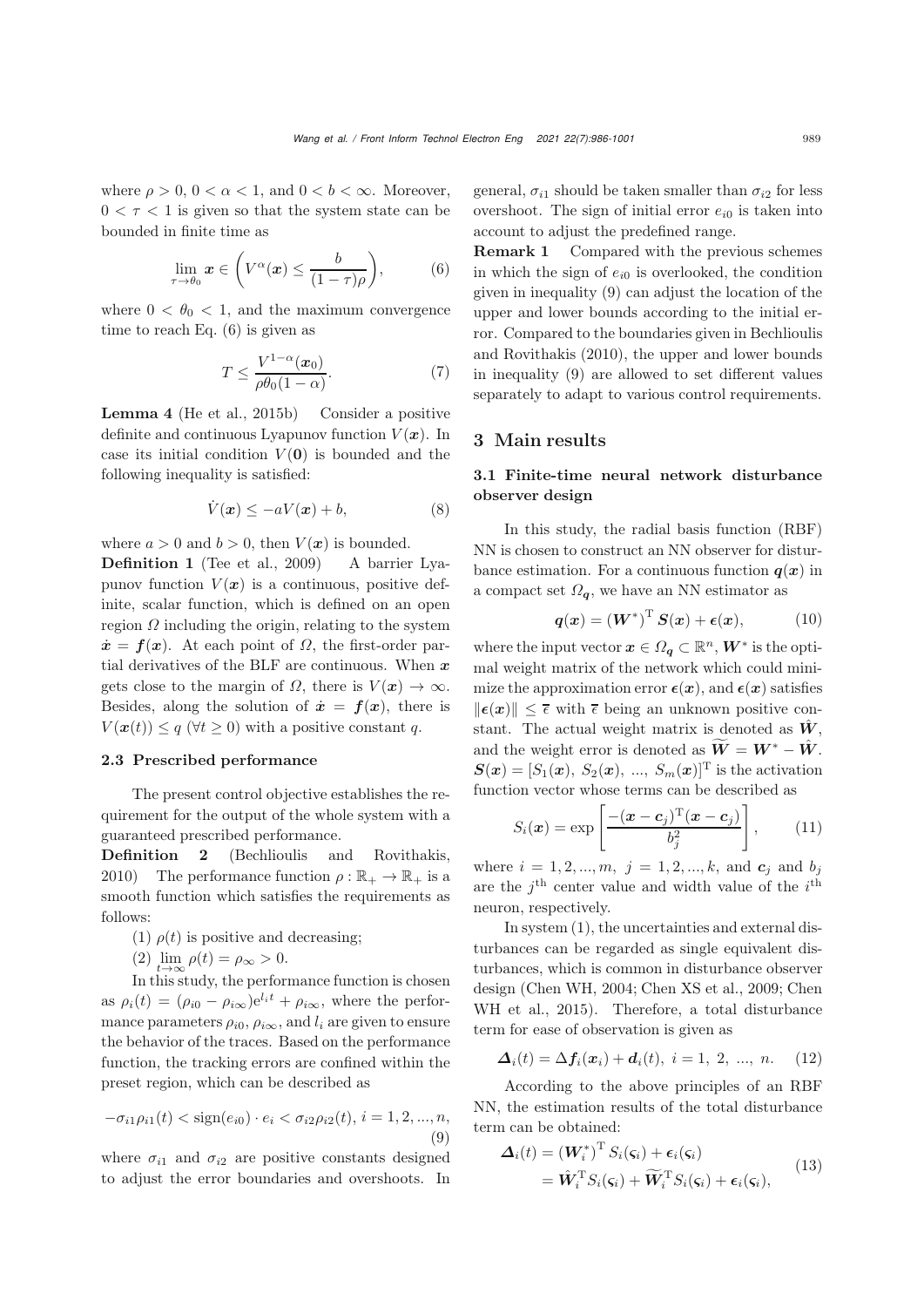where  $\varsigma_i \in \mathbb{R}^m$  is the input vector which contains the state  $x_i$  and its derivative  $\dot{x}_i$ , and  $\epsilon_i(\zeta_i) \in \mathbb{R}^m$  is the estimation error vector which satisfies  $||\boldsymbol{\epsilon}_i(\boldsymbol{\varsigma}_i)|| \leq \bar{\epsilon}_i$ with  $\bar{\epsilon}_i$  being an unknown positive constant.

An auxiliary variable is introduced as  $s_i = x_i$  –  $\hat{x}_i$ . Then the NN disturbance observer is designed as

<span id="page-4-0"></span>
$$
\begin{cases} \dot{\hat{\mathbf{x}}}_i = \mathbf{x}_{i+1} + f_i(\mathbf{x}_i) + \hat{\mathbf{\Delta}}_i, \\ \dot{\hat{\mathbf{x}}}_n = \mathbf{b}\mathbf{u} + f_n(\mathbf{x}_n) + \hat{\mathbf{\Delta}}_n, \\ \hat{\mathbf{\Delta}}_i = \hat{\mathbf{W}}_i^{\mathrm{T}} S_i(\mathbf{s}_i) + \tanh(\mathbf{s}_i/\vartheta)\nu_i + \mathbf{k}_{0i}\mathbf{s}_i^{\alpha_i}, \end{cases} (14)
$$

where  $\hat{x}_i \in \mathbb{R}^m$  and  $\hat{\mathbf{\Delta}}_i \in \mathbb{R}^m$   $(i=1, 2, ..., n)$  are the estimates of  $x_i$  and  $\Delta_i$  respectively,  $\vartheta$  is defined as  $\vartheta = 1/(1+t^2)$ ,  $\nu_i$  is a constant selected to satisfy  $\nu_i \geq$  $\overline{\epsilon}_i$ ,  $k_{0i}$  is the designed positive constant parameter, and  $\alpha_i$  is defined as  $0 < \alpha_i = a_i/b_i$  with  $a_i$  and  $b_i$ being positive odd integers and satisfying  $a_i < b_i$ .

Considering observer [\(14\)](#page-4-0), the time derivative of *s*<sup>i</sup> can be written as

<span id="page-4-2"></span>
$$
\dot{\mathbf{s}}_i = \dot{\mathbf{x}}_i - \dot{\hat{\mathbf{x}}}_i = \Delta_i - \hat{\Delta}_i
$$
  
=  $\widetilde{\mathbf{W}}_i^{\mathrm{T}} S_i(\varsigma_i) + \epsilon_i(\varsigma_i) - \tanh(s_i/\vartheta)\nu_i - k_{0i}s_i^{\alpha_i}.$  (15)

The adaptive law for updating networks is designed as

<span id="page-4-1"></span>
$$
\dot{\hat{W}}_i = \Gamma_i(S_i(\varsigma_i)s_i^{\mathrm{T}} + \kappa_i \hat{W}_i), \tag{16}
$$

where  $\Gamma_i$  is the learning rate matrix of NNs and will be designed later, and  $\kappa_i$  is a small positive constant.

With the above analysis, we can present the following theorem:

Theorem 1 Consider the high-order MIMO nonlinear system [\(1\)](#page-2-0), if the NN disturbance observer [\(14\)](#page-4-0) is used to estimate the total disturbance with the adaptive law  $(16)$ , the estimation errors  $s_i$  will converge to a very small neighborhood of the origin in finite time.

Proof Consider a Lyapunov function candidate as

<span id="page-4-3"></span>
$$
V_{i0} = \frac{1}{2} \boldsymbol{s}_i^{\mathrm{T}} \boldsymbol{s}_i + \frac{1}{2} \mathrm{tr}(\widetilde{\boldsymbol{W}}_i^{\mathrm{T}} \boldsymbol{\varGamma}_i^{-1} \widetilde{\boldsymbol{W}}_i), \qquad (17)
$$

where  $tr(\cdot)$  is the trace of the matrix. Substituting Eq. [\(15\)](#page-4-2) and the designed adaptive law [\(16\)](#page-4-1) into Eq. [\(17\)](#page-4-3) results in

$$
\begin{aligned} \dot{V}_{i0}=&\boldsymbol{s}_{i}^{\mathrm{T}}\dot{\boldsymbol{s}}_{i}+\mathrm{tr}(\widetilde{\boldsymbol{W}}_{i}^{\mathrm{T}}\boldsymbol{\varGamma}_{i}^{-1}\dot{\widetilde{\boldsymbol{W}}}_{i})\\ =&\boldsymbol{s}_{i}^{\mathrm{T}}(\widetilde{\boldsymbol{W}}_{i}^{\mathrm{T}}S_{i}(\boldsymbol{\varsigma}_{i})+\boldsymbol{\epsilon}_{i}(\boldsymbol{\varsigma}_{i})-\tanh(\boldsymbol{s}_{i}/\vartheta)\nu_{i}-\boldsymbol{k}_{0i}\boldsymbol{s}_{i}^{\alpha_{i}})\\ &+\mathrm{tr}(\widetilde{\boldsymbol{W}}_{i}^{\mathrm{T}}\boldsymbol{\varGamma}_{i}^{-1}\dot{\widetilde{\boldsymbol{W}}}_{i})\\ =&\boldsymbol{s}_{i}^{\mathrm{T}}\boldsymbol{\epsilon}_{i}(\boldsymbol{\varsigma}_{i})-\boldsymbol{s}_{i}^{\mathrm{T}}\mathrm{tanh}(\boldsymbol{s}_{i}/\vartheta)\nu_{i}-\boldsymbol{s}_{i}^{\mathrm{T}}\boldsymbol{k}_{0i}\boldsymbol{s}_{i}^{\alpha_{i}} \end{aligned}
$$

<span id="page-4-4"></span>+ tr(
$$
\widetilde{W}_i^{\mathrm{T}} ( \Gamma_i^{-1} \dot{\widetilde{W}}_i + S_i(\varsigma_i) s_i^{\mathrm{T}} ) )
$$
  
\n= $\mathbf{s}_i^{\mathrm{T}} \boldsymbol{\epsilon}_i - \mathbf{s}_i^{\mathrm{T}} \tanh(s_i/\vartheta) \nu_i - \mathbf{s}_i^{\mathrm{T}} \boldsymbol{k}_{0i} \mathbf{s}_i^{\alpha_i}$   
\n+  $\kappa_i \text{tr}(\widetilde{W}_i^{\mathrm{T}} \hat{W}_i)$ . (18)

Using the inequalities  $|s_{ij}| - s_{ij} \cdot \tanh(s_{ij}/\theta) \leq$  $0.2785\vartheta$  (where  $s_{ij}$  (j=1, 2, ..., m) is the j<sup>th</sup> element of  $s_i$ ) given in [Wang QL and Sun](#page-14-24) [\(2020](#page-14-24)) and  $\nu_i > \bar{\epsilon}_i$ , we can derive

<span id="page-4-5"></span>
$$
s_i^{\mathrm{T}} \epsilon_i - s_i^{\mathrm{T}} \tanh(s_i/\vartheta) \nu_i \leq ||s_i|| \overline{\epsilon}_i - s_i^{\mathrm{T}} \tanh(s_i/\vartheta) \nu_i
$$
  
\n
$$
\leq ||s_i|| \overline{\epsilon}_i - s_i^{\mathrm{T}} \tanh(s_i/\vartheta) \overline{\epsilon}_i
$$
  
\n
$$
\leq 0.2785 m \vartheta \overline{\epsilon}_i.
$$
\n(19)

Therefore, using Eq. [\(18\)](#page-4-4), inequality [\(19\)](#page-4-5), and Young's inequality, we can obtain

$$
\dot{V}_{i0} \leq -s_{i}^{\mathrm{T}}k_{0i}s_{i}^{\alpha_{i}}+0.2785\vartheta\bar{\epsilon}_{i}+\kappa_{i}\mathrm{tr}(\widetilde{W}_{i}^{\mathrm{T}}W_{i}^{*}-\widetilde{W}_{i}^{\mathrm{T}}\widetilde{W}_{i})
$$
\n
$$
\leq -\lambda_{\min}(\mathbf{k}_{0i})\sum_{i=1}^{n}s_{i}^{\alpha_{i}+1}+0.2785m\vartheta\bar{\epsilon}_{i}
$$
\n
$$
+\kappa_{i}\mathrm{tr}\left(\left(\frac{1}{2\sigma}-1\right)\widetilde{W}_{i}^{\mathrm{T}}\widetilde{W}_{i}+\frac{\sigma}{2}\left(W_{i}^{*}\right)^{\mathrm{T}}W_{i}^{*}\right)
$$
\n
$$
\leq -\lambda_{\min}(\mathbf{k}_{0i})\sum_{i=1}^{n}s_{i}^{\alpha_{i}+1}+0.2785m\vartheta\bar{\epsilon}_{i}
$$
\n
$$
-\frac{\kappa_{i}(2\sigma-1)}{2\sigma}\mathrm{tr}(\widetilde{W}_{i}^{\mathrm{T}}\widetilde{W}_{i})+\frac{\kappa_{i}\sigma}{2}\mathrm{tr}\left((W_{i}^{*})^{\mathrm{T}}W_{i}^{*}\right)
$$
\n
$$
\leq -\lambda_{\min}(\mathbf{k}_{0i})\sum_{i=1}^{n}s_{i}^{\alpha_{i}+1}+0.2785m\vartheta\bar{\epsilon}_{i}
$$
\n
$$
-\frac{\kappa_{i}(2\sigma-1)}{2\sigma}\mathrm{tr}(\widetilde{W}_{i}^{\mathrm{T}}\widetilde{W}_{i})+\frac{\kappa_{i}\sigma}{2}\mathrm{tr}\left((W_{i}^{*})^{\mathrm{T}}W_{i}^{*}\right)
$$
\n
$$
+\frac{\kappa_{i}(2\sigma-1)}{2\sigma}\left(\mathrm{tr}(\widetilde{W}_{i}^{\mathrm{T}}\widetilde{W}_{i})\right)^{\frac{\alpha+b}{2b}}
$$
\n
$$
-\frac{\kappa_{i}(2\sigma-1)}{2\sigma}\left(\mathrm{tr}(\widetilde{W}_{i}^{\mathrm{T}}\widetilde{W}_{i})\right)^{\frac{\alpha+b}{2b}}
$$
\n
$$
\leq -\lambda_{\min}(\mathbf{k}_{0i})\sum_{i=1}^{n}s_{i}^{\alpha
$$

<span id="page-4-6"></span>where  $\lambda_{\min}(\cdot)$  represents the minimum eigenvalue of the vector,  $\sigma$  is a positive real number, and the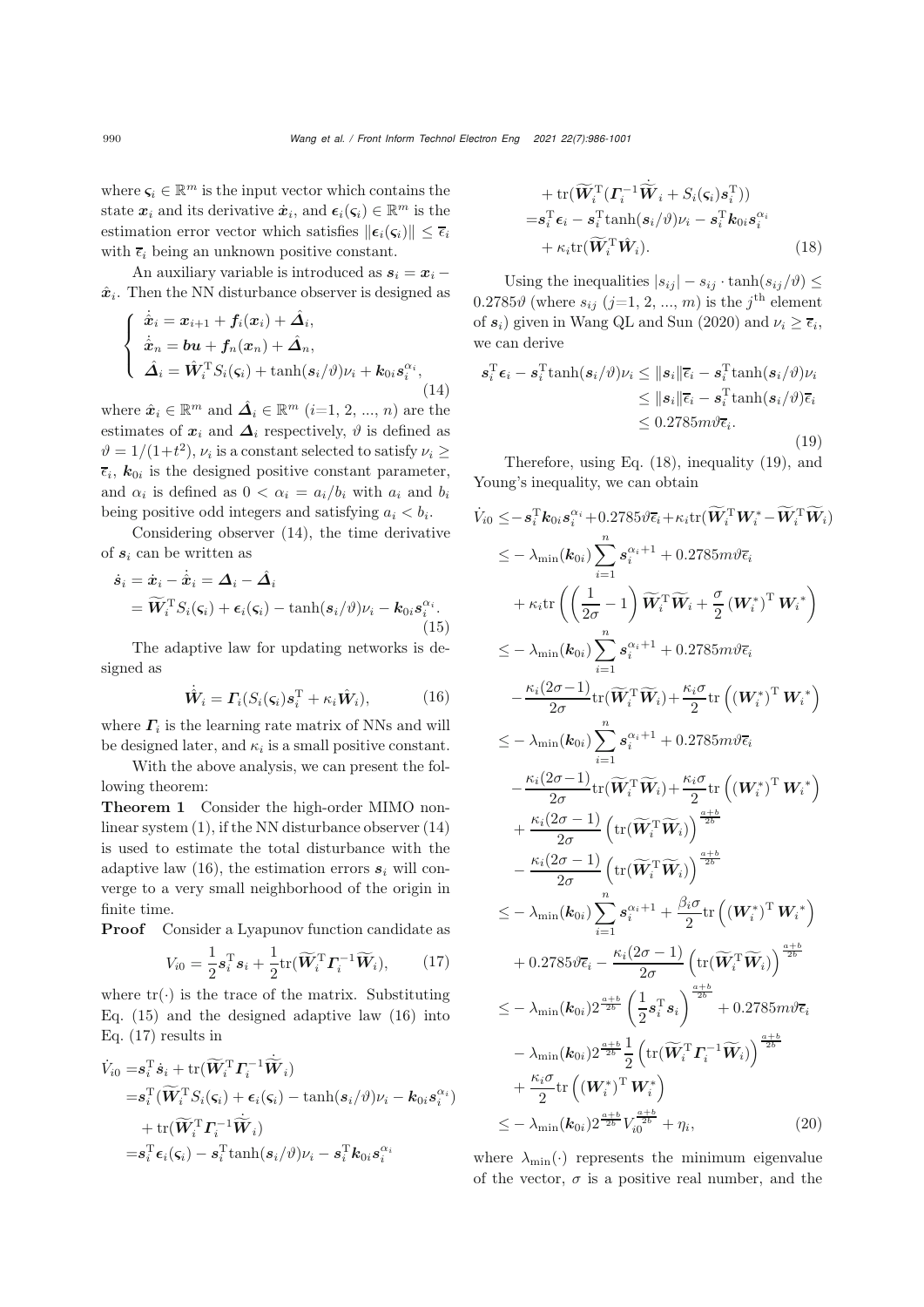parameters are given by

$$
\begin{cases}\n\boldsymbol{\Gamma}_{i} = \frac{2\sigma}{\kappa_{i}(2\sigma - 1)} \boldsymbol{k}_{0i}, \\
\eta_{i} = 0.2785 m \vartheta \overline{\epsilon}_{i} + \frac{\kappa_{i}\sigma}{2} \text{tr}\left(\left(\boldsymbol{W}_{i}^{*}\right)^{\text{T}} \boldsymbol{W}_{i}^{*}\right).\n\end{cases}
$$
\n(21)

According to Lemma 3, the observer estimation errors  $s_i$  will be bounded in finite time, and can be calculated as

<span id="page-5-5"></span>
$$
\lim_{\theta \to \theta_0} s_i \in \left( V_{i0}^{\frac{a+b}{2b}} \le \frac{\eta_i}{(1-\theta)\lambda_{\min}(\mathbf{k}_{0i}) 2^{\frac{a+b}{2b}}} \right), (22)
$$

where  $0 < \theta \leq 1$  and  $0 < \theta_0 < 1$ . The convergence time is bounded as

$$
T_i \le 2^{-\frac{a+b}{2b}} \cdot \frac{\left(V_{i0}(s_{i0})\right)^{\frac{b-a}{2b}}}{\frac{b-a}{2b} \theta_0 \lambda_{\min}(\mathbf{k}_{0i})},\tag{23}
$$

where  $V_{i0}(s_{i0})$  is the initial value of  $V_{i0}$ . This completes the proof.

Remark 2 The observer's performance is often ignored in previous works. As an important part of the integrated controller, the convergence time of the observer will influence the overall system performance. Co[mpared](#page-13-0) [with](#page-13-0) [previous](#page-13-0) [results](#page-13-0) [\(e.g.,](#page-13-0) Guo L an[d](#page-13-1) [Chen](#page-13-1) [\(2005](#page-13-0)[\),](#page-13-1) [Chen M et al.](#page-13-2) [\(2013](#page-13-2)[\),](#page-13-1) Chen WH et al.  $(2015)$ , and [Sun and Guo](#page-14-13)  $(2016)$  $(2016)$ , in this study, the proposed observer is proven to converge in finite time. [Instead](#page-14-16) [of](#page-14-16) [using](#page-14-16) [the](#page-14-16) [signal](#page-14-16) [functions](#page-14-16) [in](#page-14-16) Hu et al. [\(2014\)](#page-14-16) and [Wang DD et al.](#page-14-17) [\(2018\)](#page-14-17), the tanh function is chosen to construct the observer. In this way, the chattering phenomenon will be eliminated. Moreover, the disturbance observer design is separated from the controller design, and remains flexible to integrate with other control laws.

#### 3.2 Tracking error transformation

To achieve the prescribed performance given in Section 2.3, the original system will be transformed by an error transformation function.

For simplicity, the condition given in inequality [\(9\)](#page-3-1) is rewritten as

<span id="page-5-1"></span>
$$
\chi_{i1}(t) < e_i < \chi_{i2}(t), \ i = 1, \ 2, \ \dots \ m, \tag{24}
$$

where  $\chi_{i1}$  and  $\chi_{i2}$  are the lower and upper bounds of the tracking error associated with  $e_{i0}$ , respectively:

$$
\begin{cases}\n\chi_{i1}(t) = \begin{cases}\n-\sigma_{i1}\rho_{i1}(t), & \text{if } e_{i0} \ge 0, \\
-\sigma_{i2}\rho_{i2}(t), & \text{if } e_{i0} < 0,\n\end{cases} \\
\chi_{i2}(t) = \begin{cases}\n\sigma_{i2}\rho_{i2}(t), & \text{if } e_{i0} \ge 0, \\
\sigma_{i1}\rho_{i1}(t), & \text{if } e_{i0} < 0.\n\end{cases}\n\end{cases}
$$
\n(25)

Similar to [Hu et al.](#page-14-25) [\(2017\)](#page-14-25), the error transformation function is designed as

<span id="page-5-0"></span>
$$
z_{1i}(t) = \frac{2e_i(t) - (\chi_{i1}(t) + \chi_{i2}(t))}{\chi_{i2}(t) - \chi_{i1}(t)},
$$
 (26)

where  $i=1, 2, ..., m$ , and  $z_{1i}(t)$  indicates the  $i<sup>th</sup>$ element of the converted tracking error  $z_1$ . With Eq. [\(26\)](#page-5-0), the prescribed bounds [\(24\)](#page-5-1) can be guaranteed by keeping the condition:

<span id="page-5-4"></span>
$$
|z_{1i}(t)| < 1. \tag{27}
$$

By differentiating Eq. [\(26\)](#page-5-0), we can obtain

$$
\dot{z}_{1i}(t) = \frac{2\dot{e}_i(t)}{\chi_{i2}(t) - \chi_{i1}(t)} - \iota_i(t), \tag{28}
$$

where

$$
t_i = \frac{\dot{\chi}_{i1} + \dot{\chi}_{i2}}{\chi_{i2} - \chi_{i1}} + \frac{[2e_i - (\chi_{i1} + \chi_{i2})](\dot{\chi}_{i2} - \dot{\chi}_{i1})}{(\chi_{i2} - \chi_{i1})^2}.
$$
\n(29)

Then the transformed error dynamics coordinates of the original system [\(1\)](#page-2-0) are defined as

<span id="page-5-2"></span>
$$
\begin{cases}\n\dot{z}_1 = [\dot{z}_{11}, \dot{z}_{12}...,\dot{z}_{1m}]^{\mathrm{T}} \\
= \text{diag}\left(\frac{2}{\chi_{i2} - \chi_{i1}}\right)(x_2 + f_1 + \Delta_1 - \dot{y}_d) - \iota_i, \\
\dot{z}_j = x_{j+1} + f_j(x_j) + \Delta f_j(x_j) + d_j(t) - \dot{\alpha}_{j-1}, \\
\dot{z}_n = \boldsymbol{b}\boldsymbol{u} + f_n(x_n) + \Delta f_n(x_n) + d_n(t) - \dot{\alpha}_{n-1}, \\
e_i = y_i - y_{di} = \frac{1}{2}z_{1i}(\chi_{i2} - \chi_{i1}) + (\chi_{i1} + \chi_{i2}),\n\end{cases} (30)
$$

where  $i=1, 2, ..., m, j=2, 3, ..., n-1$ , and  $\alpha_k$  (k=1,  $2, ..., n-1$ ) is the virtual control function.

#### <span id="page-5-6"></span>3.3 Controller design and stability analysis

In Section 3.1, the finite-time NN disturbance observer has been developed to estimate and compensate for the lumped disturbance in the systems. On that basis, a barrier Lyapunov-based backstepping controller is designed to realize the proposed control objective.

Step 1: Define a Lyapunov function candidate that satisfies Definition 1:

<span id="page-5-3"></span>
$$
V_1 = \frac{1}{2} \sum_{i=1}^{m} \ln \frac{1}{1 - z_{1i}^2}.
$$
 (31)

According to Eq. [\(30\)](#page-5-2), the time derivative of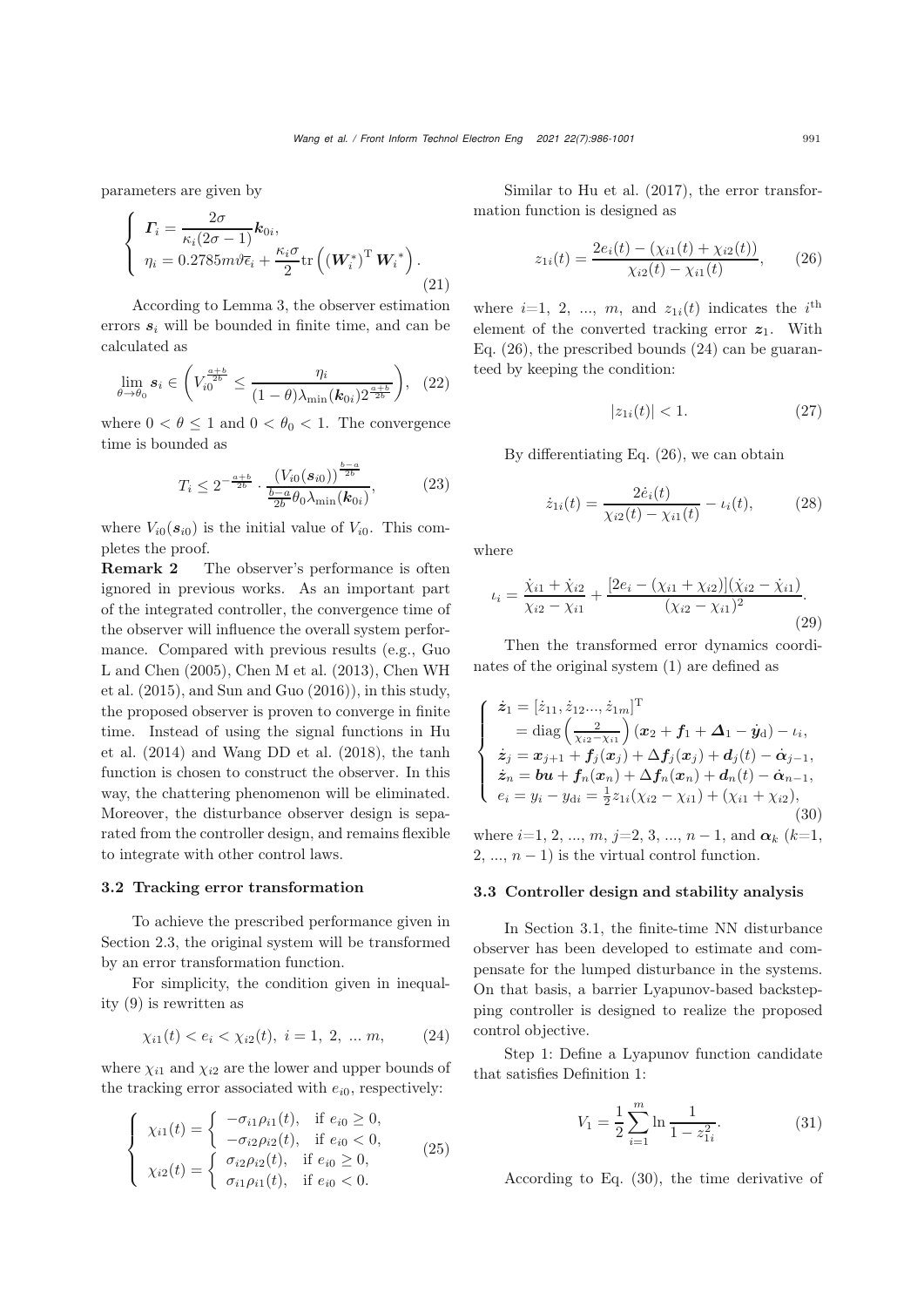Eq. [\(31\)](#page-5-3) is given as

<span id="page-6-1"></span>
$$
\dot{V}_1 = \sum_{i=1}^m \frac{z_{1i}\dot{z}_{1i}}{1 - z_{1i}^2}
$$
\n
$$
= \sum_{i=1}^m \frac{z_{1i} \left[ \frac{2}{\chi_{i2} - \chi_{i1}} \cdot (x_{2i} + f_{1i} + \Delta_{1i} - \dot{y}_{di}) - t_i \right]}{1 - z_{1i}^2}
$$
\n
$$
= \sum_{i=1}^m \frac{z_{1i} \left[ \frac{2}{\chi_{i2} - \chi_{i1}} \cdot (z_{2i} + \alpha_{1i} + f_{1i} + \Delta_{1i} - \dot{y}_{di}) \right]}{1 - z_{1i}^2}
$$
\n
$$
- \sum_{i=1}^m \frac{-t_i}{1 - z_{1i}^2}.
$$
\n(32)

The virtual control function  $\alpha_{1i}$  is designed as

<span id="page-6-0"></span>
$$
\alpha_{1i} = -f_{1i} - \hat{\Delta}_{1i} + \dot{y}_{di} + \frac{k_{1i}z_{1i}}{2}(\chi_{i1} + \chi_{i2}) + \frac{\iota_i}{2}(\chi_{i2} - \chi_{i1}).
$$
\n(33)

By rewriting Eq. [\(33\)](#page-6-0) in vector form, we have

<span id="page-6-4"></span>
$$
\alpha_1 = -f_1 - \hat{\mathbf{\Lambda}}_1 + \hat{\mathbf{y}}_d + \frac{k_1 z_1}{2} \text{diag}(\chi_{i1} + \chi_{i2}) + \frac{1}{2} \text{diag}\left(\frac{\iota_i}{2}(\chi_{i2} - \chi_{i1})\right),
$$
\n(34)

where  $\mathbf{k}_1 = \text{diag}(k_{11}, k_{12}, ..., k_{1m})$  is the positive gain matrix and  $\hat{\mathbf{\Delta}}_1$  is the estimate of  $\mathbf{\Delta}_1$  presented in Section [3.1.](#page-3-2)

Substituting Eq. [\(33\)](#page-6-0) into Eq. [\(32\)](#page-6-1) produces

<span id="page-6-2"></span>
$$
\dot{V}_1 = -\sum_{i=1}^n k_{1i} \frac{z_{1i}^2}{1 - z_{1i}^2} + \sum_{i=1}^n \frac{2z_{1i}z_{2i}}{(\chi_{i2} - \chi_{i1})(1 - z_{1i}^2)},\tag{35}
$$

where the last term of Eq. [\(35\)](#page-6-2) can be handled below.

Step 2: Define the following Lyapunov function candidate:

<span id="page-6-3"></span>
$$
V_2 = V_1 + \frac{1}{2} z_2^{\mathrm{T}} z_2.
$$
 (36)

According to Eqs. [\(30\)](#page-5-2) and [\(35\)](#page-6-2), the time derivative of Eq. [\(36\)](#page-6-3) is given as

<span id="page-6-6"></span>
$$
\dot{V}_2 = \dot{V}_1 + z_2^{\mathrm{T}} \dot{z}_2 \n= - \sum_{i=1}^n k_{1i} \frac{z_{1i}^2}{1 - z_{1i}^2} + \sum_{i=1}^n \frac{2z_{1i}z_{2i}}{(\chi_{i2} - \chi_{i1})(1 - z_{1i}^2)} \n+ z_2^{\mathrm{T}}(z_3 + \alpha_2 + f_2 + \Delta_2 - \dot{\alpha}_1).
$$
\n(37)

The virtual control function  $\alpha_2$  can be designed

as

<span id="page-6-5"></span>
$$
\boldsymbol{\alpha}_2 = -\boldsymbol{k}_2 \boldsymbol{z}_2 - \boldsymbol{f}_2 - \hat{\boldsymbol{\Delta}}_2 + \dot{\boldsymbol{\alpha}}_1 - \boldsymbol{Q},\qquad(38)
$$

where  $\alpha_1$  is as given in Eq. [\(34\)](#page-6-4),

$$
\mathbf{Q} = \begin{bmatrix} z_{11} \\ \frac{(\chi_{12} - \chi_{11})(1 - z_{11}^2)}{(\chi_{22} - \chi_{21})(1 - z_{12}^2)} \\ \vdots \\ \frac{z_{1m}}{(\chi_{m2} - \chi_{m1})(1 - z_{1m}^2)} \end{bmatrix},
$$
(39)

 $\mathbf{k}_2 = \text{diag}(k_{21}, k_{22}, ..., k_{2m})$  is the positive gain matrix, and  $\hat{\mathbf{\Delta}}_2$  is the estimate of  $\mathbf{\Delta}_2$ .

By substituting Eq. [\(38\)](#page-6-5) into Eq. [\(37\)](#page-6-6), we have

<span id="page-6-7"></span>
$$
\dot{V}_2 = -\sum_{i=1}^n k_{1i} \frac{z_{1i}^2}{1 - z_{1i}^2} - \mathbf{z}_2^{\mathrm{T}} \mathbf{k}_2 \mathbf{z}_2 + \mathbf{z}_2^{\mathrm{T}} \mathbf{z}_3, \qquad (40)
$$

where the last term of Eq. [\(40\)](#page-6-7) will be eliminated below.

Step i (i=3, 4, ...,  $n-1$ ): Define the following Lyapunov function candidate:

<span id="page-6-8"></span>
$$
V_i = V_{i-1} + \frac{1}{2} \mathbf{z}_i^{\mathrm{T}} \mathbf{z}_i.
$$
 (41)

According to Eqs. [\(30\)](#page-5-2) and [\(40\)](#page-6-7), the time derivative of Eq. [\(41\)](#page-6-8) is given as

<span id="page-6-10"></span>
$$
\dot{V}_i = \dot{V}_{i-1} + z_i^{\mathrm{T}} \dot{z}_i \n= -\sum_{i=1}^n k_{1i} \frac{z_{1i}^2}{1 - z_{1i}^2} - \sum_{j=2}^{i-1} z_j^{\mathrm{T}} k_j z_j + z_{i-1}^{\mathrm{T}} z_i \tag{42} \n+ z_i^{\mathrm{T}} (z_{i+1} + \alpha_i + f_i + \Delta_i - \dot{\alpha}_{i-1}).
$$

The virtual control function  $\alpha_i$  can be designed as

<span id="page-6-9"></span>
$$
\alpha_i = -z_{i-1} - k_i z_i - f_i - \hat{\Delta}_i + \dot{\alpha}_{i-1}, \qquad (43)
$$

where  $\mathbf{k}_i = \text{diag}(k_{i1}, k_{i2}, ..., k_{im})$  is the positive gain matrix and  $\hat{\mathbf{\Delta}}_i$  is the estimate of  $\mathbf{\Delta}_i$ .

Substituting Eq. [\(43\)](#page-6-9) into Eq. [\(42\)](#page-6-10) produces

<span id="page-6-11"></span>
$$
\dot{V}_i = -\sum_{i=1}^n k_{1i} \frac{z_{1i}^2}{1 - z_{1i}^2} - \sum_{j=2}^i z_j^{\mathrm{T}} k_j z_j + z_i^{\mathrm{T}} z_{i+1},\tag{44}
$$

where the last term of Eq. [\(44\)](#page-6-11) can be canceled below.

Step n: Define the following Lyapunov function candidate:

$$
V_n = V_{n-1} + \frac{1}{2} \mathbf{z}_n^{\mathrm{T}} \mathbf{z}_n.
$$
 (45)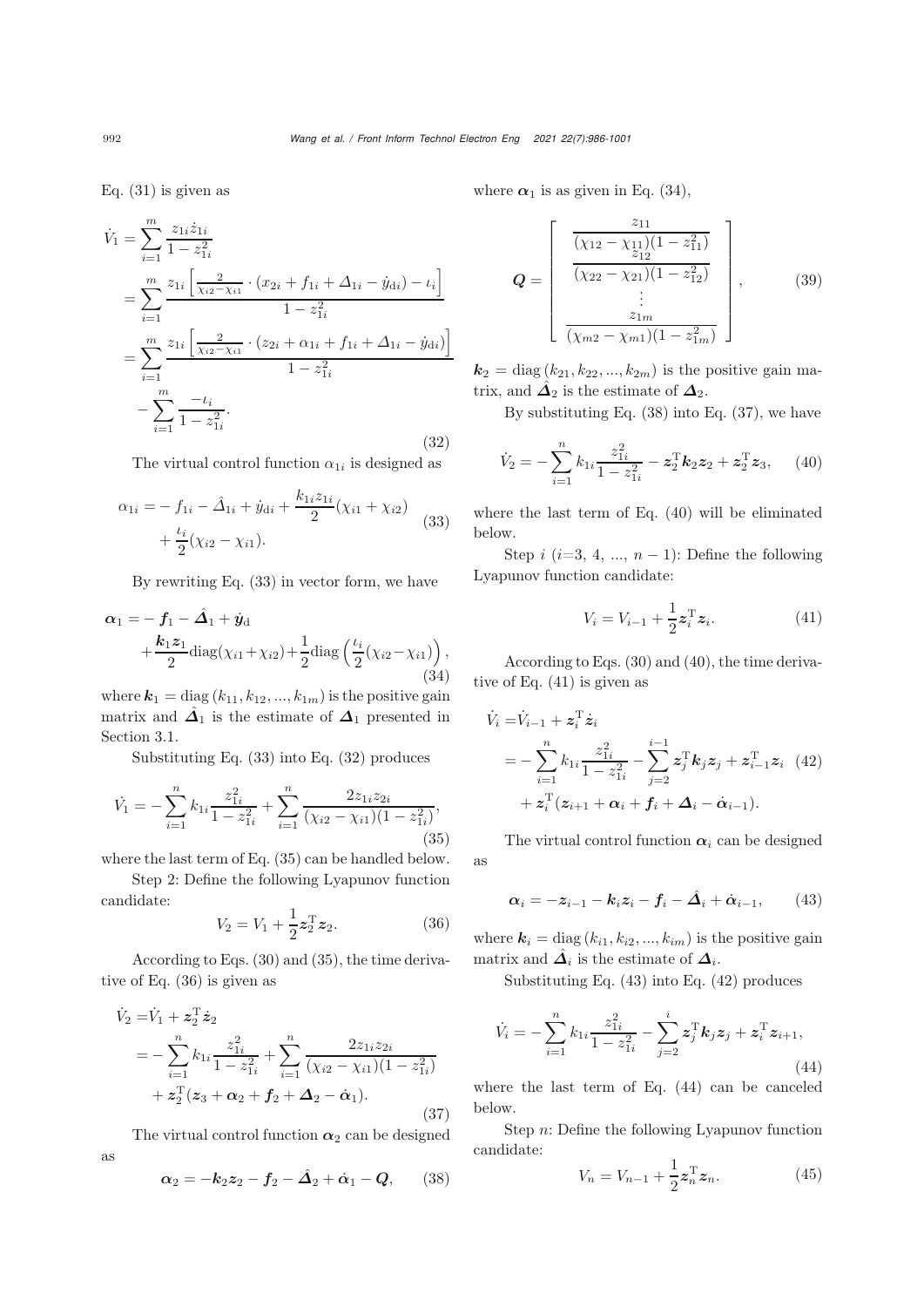According to Eqs. [\(30\)](#page-5-2) and [\(44\)](#page-6-11), the time derivative of Eq. (45) is given as

<span id="page-7-1"></span>
$$
\dot{V}_n = \dot{V}_{n-1} + z_n^{\mathrm{T}} \dot{z}_n \n= - \sum_{i=1}^n k_{1i} \frac{z_{1i}^2}{1 - z_{1i}^2} - \sum_{j=2}^{n-1} z_j^{\mathrm{T}} k_j z_j + z_{n-1}^{\mathrm{T}} z_n \n+ z_n^{\mathrm{T}} (b\mathbf{u} + f_n + \Delta_n - \dot{\alpha}_{n-1}).
$$
\n(46)

In Section [2,](#page-2-1) we have mentioned that matrix *b* can be described as  $\mathbf{b} = \mathbf{b}_1 + \mathbf{b}_2$ . Since matrix  $\mathbf{b}_1$  is symmetric and  $\mathbf{b}_2$  is skew-symmetric, for  $\mathbf{z}_n \neq \mathbf{0}$ , we denote  $\varphi(t) = \frac{\bar{z}_n^{\mathrm{T}} b_1 z_n}{\Vert z_n \Vert^2} \neq 0$ . If  $z_n = 0$ , we define  $\varphi(t) = \varphi_0 > 0$ , where  $\varphi_0$  is a constant satisfying  $\lambda_{\min}(\boldsymbol{b}_1) \leq \varphi_0 \leq \lambda_{\max}(\boldsymbol{b}_1)$ . Then, we can obtain

<span id="page-7-2"></span>
$$
\begin{cases}\n\boldsymbol{z}_n^{\mathrm{T}} \boldsymbol{b}_1 \boldsymbol{z}_n = \varphi(t) ||\boldsymbol{z}_n||^2, \\
\boldsymbol{z}_n^{\mathrm{T}} \boldsymbol{b}_2 \boldsymbol{z}_n \equiv 0.\n\end{cases} \tag{47}
$$

The control input *u* is designed as

<span id="page-7-0"></span>
$$
\mathbf{u} = \frac{z_n z_n^{\mathrm{T}}}{\varphi ||z_n||^2} (-z_{n-1} - k_n z_n - f_n - \hat{\mathbf{\Delta}}_n + \dot{\alpha}_{n-1}),
$$
\n(48)

where  $\mathbf{k}_n = \text{diag}(k_{n1}, k_{n2}, ..., k_{nm})$  is the positive gain matrix and  $\hat{\mathbf{\Delta}}_n$  is the estimate of  $\mathbf{\Delta}_n$ .

Substituting Eq. [\(48\)](#page-7-0) into Eq. [\(46\)](#page-7-1), we can obtain

$$
\dot{V}_n = -\sum_{i=1}^n k_{1i} \frac{z_{1i}^2}{1 - z_{1i}^2} - \sum_{j=2}^{n-1} z_j^{\mathrm{T}} k_j z_j + z_{n-1}^{\mathrm{T}} z_n \n+ \frac{z_n^{\mathrm{T}} b_1 z_n z_n^{\mathrm{T}}}{\varphi ||z_n||^2} (-z_{n-1} - k_n z_n - f_n - \hat{\Delta}_n + \hat{\alpha}_{n-1}) \n+ z_n^{\mathrm{T}} (f_n + \hat{\Delta}_n - \hat{\alpha}_{n-1}) \n= - \sum_{i=1}^n k_{1i} \frac{z_{1i}^2}{1 - z_{1i}^2} - \sum_{j=2}^n z_j^{\mathrm{T}} k_j z_j.
$$
\n(49)

Then we can present the main result by the following theorem:

Theorem 2 Consider a class of high-order MIMO nonlinear systems [\(1\)](#page-2-0) with system uncertainties and unknown external disturbances satisfying Assumptions 1–3. With the finite-time NN disturbance observer [\(14\)](#page-4-0), adaptive law [\(16\)](#page-4-1), and the proposed control law [\(48\)](#page-7-0), the closed-loop system output can track the desired trajectory with all the signals bounded, and the transformed tracking error  $z_i$  is bounded. For any initial error satisfying the initial condition, the tracking error  $e_i$  can be guaranteed to be within the prescribed tracking performance.

Proof A Lyapunov function candidate is selected for the overall system as

$$
V = V_n + \sum_{i=1}^{n} V_{i0}
$$
  
=  $\frac{1}{2} \sum_{i=1}^{m} \ln \frac{1}{1 - z_{1i}^2} + \frac{1}{2} \sum_{j=2}^{n} z_j^T z_j$  (50)  
+  $\frac{1}{2} \sum_{i=1}^{n} \left( s_i^T s_i + \text{tr}(\widetilde{\mathbf{W}}_i^T \mathbf{\Gamma}_i^{-1} \widetilde{\mathbf{W}}_i) \right).$ 

According to inequality (20), Eqs. (49) and (50), and applying Lemma 2, the following inequality holds:

$$
\dot{V} = \dot{V}_n + \sum_{i=2}^n \dot{V}_{i0}
$$
\n
$$
\leq -\sum_{i=1}^m k_{1i} \frac{z_{1i}^2}{1 - z_{1i}^2} - \sum_{j=2}^n z_j^T k_j z_j
$$
\n
$$
-\sum_{i=1}^n \left(\lambda_{\min}(\mathbf{k}_{0i}) 2^{\frac{a+b}{2b}} V_{i0}^{\frac{a+b}{2b}} + \eta_i\right) \qquad (51)
$$
\n
$$
\leq -k_{1i} \sum_{i=1}^m \ln \frac{1}{1 - z_{1i}^2} - \sum_{j=2}^n z_j^T k_j z_j
$$
\n
$$
-2\lambda_{\min}(\mathbf{k}_{0i}) \sum_{i=1}^n V_{i0} + \sum_{i=1}^n \eta_i.
$$

Let

$$
\begin{cases}\n\rho = \min\{4\lambda_{\min}(\mathbf{k}_{0i}), 2k_{1i}, 2\lambda_{\min}(\mathbf{k}_j)\},\\
C = \sum_{k=1}^n \eta_k,\n\end{cases} \tag{52}
$$

where  $i=1, 2, ..., m$  and  $j=2, 3, ..., n$ . Then inequality (51) can be rewritten as

$$
\dot{V} \le -\rho V + C.\tag{53}
$$

To ensure  $\rho > 0$ , the control parameters are chosen to satisfy

$$
\lambda_{\min}(\mathbf{k}_{0i}) > 0, \ k_{1i} > 0, \ \lambda_{\min}(\mathbf{k}_j) > 0, \tag{54}
$$

where  $i=1, 2, ..., m$  and  $j=2, 3, ..., n$ .

Thus, according to Lemma 4, the overall system is proven to be stable, and all the signals in the closed-loop system are bounded. The transformed tracking error  $z_{1i}$  can converge to the compact set described by

$$
|z_{1i}| \le \sqrt{1 - e^{-2(V(0) - C/\rho)}}, \tag{55}
$$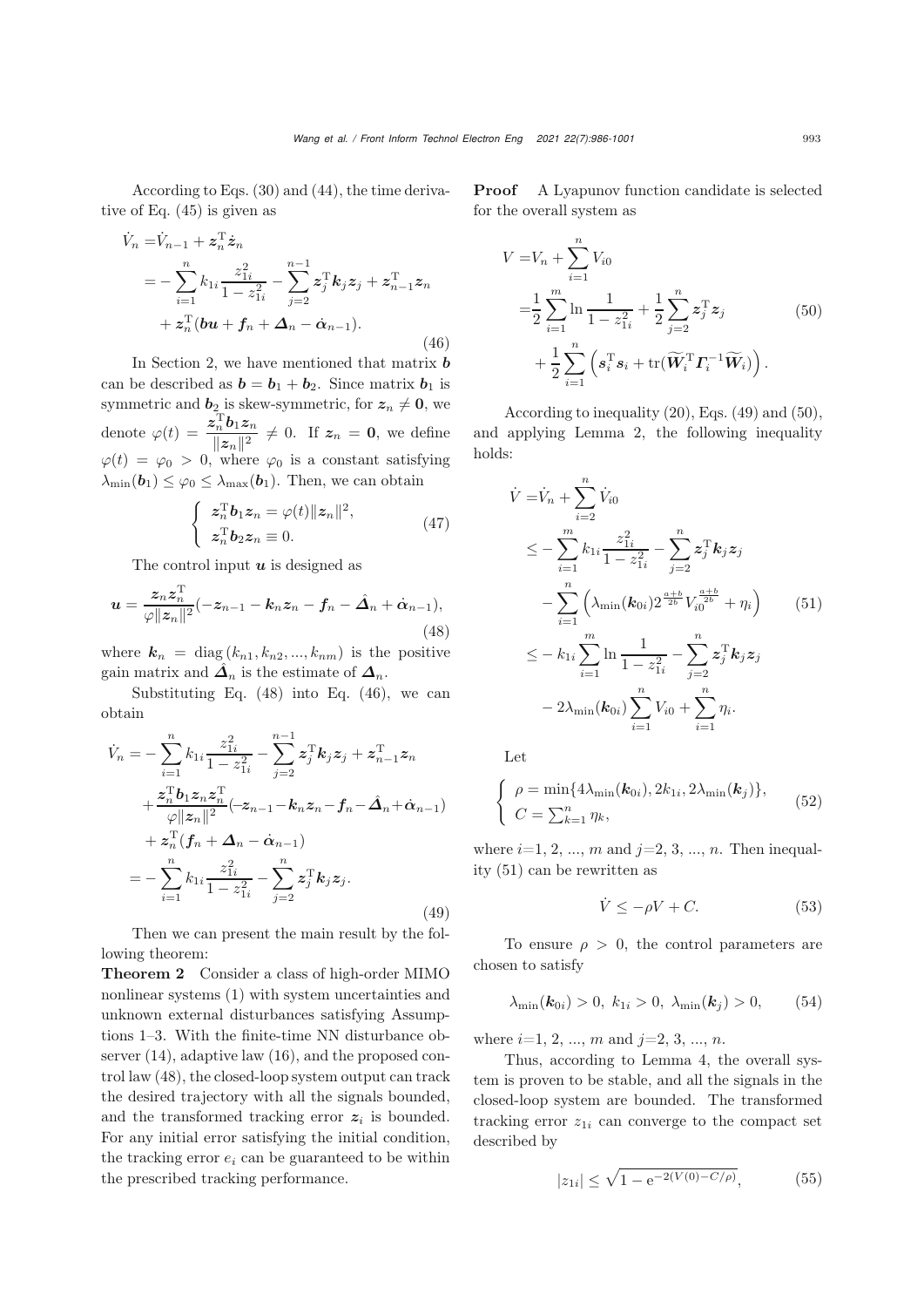which means that the transformed tracking error  $z_{1i}$  is bounded in  $(-1, 1)$ , satisfying condition [\(27\)](#page-5-4). Therefore, the tracking error *e* can be guaranteed to be within the prescribed tracking performance. This completes the proof.

Remark 3 The whole control process could be divided into two stages. Considering Theorem 2, when  $t < T<sub>i</sub>$ , the observation error and the tracking error are gradually converging but may not reach the desired bounds; when  $t \geq T_i$ , the observation error has converged to the range given in Eq. [\(22\)](#page-5-5), and the tracking error is bounded. The control strategy is illustrated by a block diagram in Fig. [1.](#page-8-0)

# 4 Extension to high-order MIMO nonlinear systems with input saturation

In Section [3,](#page-3-3) we assume that the input signal is unconstrained. However, in the practical control process, especially for a mechanical system, the control input is always restricted. In this section, the observer-based tracking control of a high-order MIMO system with input saturation is considered.

With system [\(1\)](#page-2-0), the control input variable  $u \in$  $\mathbb{R}^m$  is redefined with the saturated condition, which is expressed as

<span id="page-8-1"></span>
$$
\boldsymbol{u}_{\rm s} = \text{sat}(\boldsymbol{v}) = \begin{cases} \text{sign}(\boldsymbol{v})u_{\rm b}, & \|\boldsymbol{v}\| \ge u_{\rm b}, \\ \boldsymbol{v}, & \|\boldsymbol{v}\| < u_{\rm b}, \end{cases}
$$
(56)

where  $u_s$  is the actual control input produced by saturated actuators,  $\boldsymbol{v} = [v_1, v_2, ..., v_m]^{\text{T}}$  is the input signal generated by the processor to the actuators, and  $u<sub>b</sub>$  is the known saturation bound.

According to [He et al.](#page-13-8) [\(2015a](#page-13-8)), the original saturation signal has a sharp corner which is harmful to the system control, so an approximation function  $h(\boldsymbol{v})=[h(v_1), h(v_2), ..., h(v_m)]^{\mathrm{T}}$  is raised to improve the saturation condition:

$$
h(v) = u_{\rm b} \tanh\left(\frac{v}{u_{\rm b}}\right) = u_{\rm s} \frac{e^{v/u_{\rm b}} - e^{-v/u_{\rm b}}}{e^{v/u_{\rm b}} + e^{-v/u_{\rm b}}}.
$$
 (57)

The control input signal in Eq. [\(56\)](#page-8-1) can be transformed into

<span id="page-8-2"></span>
$$
u_{\rm s} = \text{sat}(v) = h(v) + g(v), \tag{58}
$$

where  $g(v) = \text{sat}(v) - h(v)$  with the bound function:

$$
\|g(v)\| \le u_{\text{b}}(1 - \tanh(1)) = \overline{g}.\tag{59}
$$

In this section, the input saturation will not affect the observer design process, so the disturbance observer is similar to the one designed in Section [3.1.](#page-3-2)

First, the transformed error dynamics coordinates with a full consideration of the input saturation [\(58\)](#page-8-2) are described as

<span id="page-8-3"></span>
$$
\begin{cases}\n\dot{z}_1 = [\dot{z}_{11}, \dot{z}_{12}, ..., \dot{z}_{1m}]^{\mathrm{T}} \\
= \mathrm{diag}\left(\frac{2}{\chi_{i2} - \chi_{i1}}\right) (x_2 + f_1 + \Delta_1 - \dot{y}_d) - \iota_i, \\
\dot{z}_j = x_{j+1} + f_j(x_j) + \Delta f_j(x_j) + d_j(t) - \dot{\alpha}_{j-1}, \\
\dot{z}_n = \mathbf{b}\mathbf{u}_s + f_n(x_n) + \Delta f_n(x_n) + d_n(t) - \dot{\alpha}_{n-1} - \dot{\gamma}, \\
e_i = y_i - y_{di} = \frac{1}{2}z_{1i}(\chi_{i2} - \chi_{i1}) + (\chi_{i1} + \chi_{i2}),\n\end{cases} \tag{60}
$$

where  $i=1, 2, ..., m, j=2, 3, ..., n-1, \alpha_k \in \mathbb{R}^m$   $(k=1,$ 2, ...,  $n-1$ ) is the virtual control function, and  $\gamma$  is



<span id="page-8-0"></span>Fig. 1 Block diagram of the developed control strategy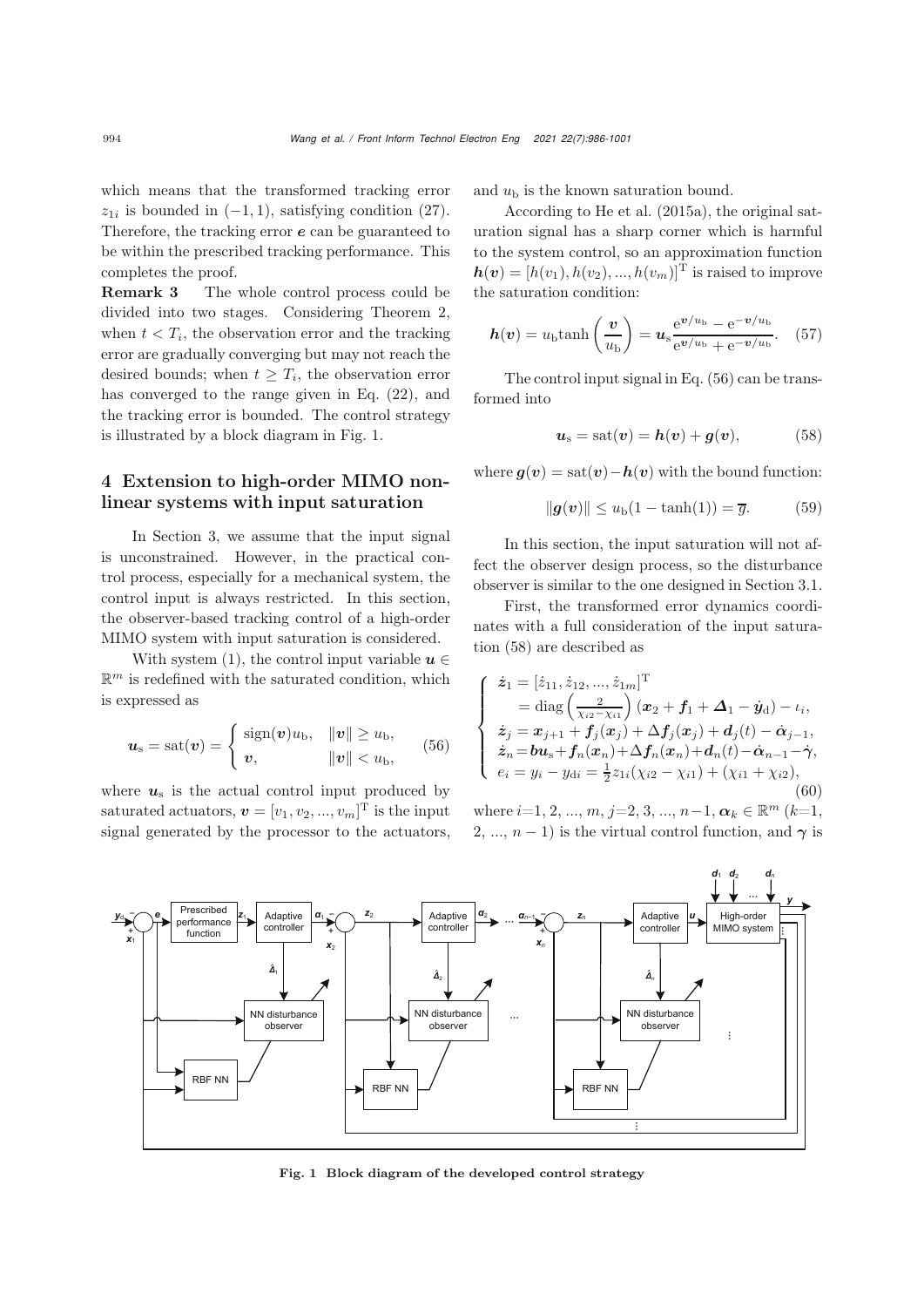a dynamic system defined as

$$
\dot{\gamma} = -\gamma + b(h(v) - v). \tag{61}
$$

Note that using the backstepping technique, the derivation of the control input  $\dot{v}$  is irrelevant to steps 1 to  $i$  ( $i=2, 3, ..., n-1$ ); thus, the design procedure of these steps is similar to that in Section [3.3.](#page-5-6) The design process jumps directly to the last step involving *v*.

Step n: Define the following Lyapunov function candidate:

<span id="page-9-0"></span>
$$
V_n = V_{n-1} + \frac{1}{2} \mathbf{z}_n^{\mathrm{T}} \mathbf{z}_n.
$$
 (62)

According to Eq. [\(60\)](#page-8-3), the time derivative of Eq. [\(62\)](#page-9-0) is

<span id="page-9-2"></span>
$$
\dot{V}_n = \dot{V}_{n-1} + z_n^{\mathrm{T}} \dot{z}_n \n= - \sum_{i=1}^n k_{1i} \frac{z_{1i}^2}{1 - z_{1i}^2} - \sum_{j=2}^{n-1} z_j^{\mathrm{T}} k_j z_j + z_{n-1}^{\mathrm{T}} z_n \n+ z_n^{\mathrm{T}} (b u_s + f_n + \Delta_n - \dot{\alpha}_{n-1} - \dot{\gamma}) \n= - \sum_{i=1}^n k_{1i} \frac{z_{1i}^2}{1 - z_{1i}^2} - \sum_{j=2}^{n-1} z_j^{\mathrm{T}} k_j z_j + z_{n-1}^{\mathrm{T}} z_n \n+ z_n^{\mathrm{T}} (b v + f_n + \Delta_n - \dot{\alpha}_{n-1} + \gamma + b g(v)).
$$
\n(63)

Considering Eq.  $(47)$ , the control input  $v$  can be designed as

<span id="page-9-1"></span>
$$
\boldsymbol{v} = \frac{\boldsymbol{z}_n \boldsymbol{z}_n^{\mathrm{T}}}{\varphi ||\boldsymbol{z}_n||^2} (-\boldsymbol{z}_{n-1} - \boldsymbol{k}_n \boldsymbol{z}_n - \boldsymbol{f}_n - \hat{\boldsymbol{\Delta}}_n + \dot{\boldsymbol{\alpha}}_{n-1} - \boldsymbol{\gamma}),
$$
\n(64)

where parameter  $\varphi$  is defined similar to that in Eq. [\(47\)](#page-7-2),  $k_n = \text{diag}(k_{n1}, k_{n2}, ..., k_{nm})$  is the positive gain matrix, and  $\hat{\mathbf{\Delta}}_n$  is the estimate of  $\mathbf{\Delta}_n$ .

By substituting Eq. [\(64\)](#page-9-1) into Eq. [\(63\)](#page-9-2), we can obtain

<span id="page-9-3"></span>
$$
\dot{V}_n = -\sum_{i=1}^n k_{1i} \frac{z_{1i}^2}{1 - z_{1i}^2} - \sum_{j=2}^{n-1} z_j^{\mathrm{T}} k_j z_j + z_{n-1}^{\mathrm{T}} z_n \n+ z_n^{\mathrm{T}} b_1 v + z_n^{\mathrm{T}} (f_n + \Delta_n - \dot{\alpha}_{n-1} + \gamma + b g(v)) \n= -\sum_{i=1}^n k_{1i} \frac{z_{1i}^2}{1 - z_{1i}^2} - \sum_{j=2}^{n-1} z_j^{\mathrm{T}} k_j z_j + z_{n-1}^{\mathrm{T}} z_n \n+ z_n^{\mathrm{T}} (-z_{n-1} - k_n z_n - f_n - \hat{\Delta}_n + \dot{\alpha}_{n-1} - \gamma) \n+ z_n^{\mathrm{T}} (f_n + \Delta_n - \dot{\alpha}_{n-1} + \gamma + b g(v)) \n= -\sum_{i=1}^n k_{1i} \frac{z_{1i}^2}{1 - z_{1i}^2} - \sum_{j=2}^n z_j^{\mathrm{T}} k_j z_j + z_n^{\mathrm{T}} b g(v).
$$
\n(65)

Then the stability analysis of the designed controller is given in the following theorem:

Theorem 3 Consider a class of high-order uncertain MIMO nonlinear systems [\(1\)](#page-2-0) with unknown external disturbance and input saturation satisfying Assumptions 1–3. With the finite-time NN disturbance observer [\(14\)](#page-4-0), adaptive law [\(16\)](#page-4-1), and the proposed control law [\(64\)](#page-9-1), the closed-loop system output can track the desired trajectory  $y_d$  with all signals bounded, and the transformed tracking error  $z_1$  is bounded. For any  $e_{i0}$  that satisfies the initial condition, the tracking error  $e_i$  can be guaranteed to be within the prescribed tracking performance.

**Proof** Similar to Section [3.3,](#page-5-6) the Lyapunov function candidate is selected as

<span id="page-9-4"></span>
$$
V = V_n + \sum_{i=1}^{n} V_{i0}
$$
  
=  $\frac{1}{2} \sum_{i=1}^{m} \ln \frac{1}{1 - z_{1i}^2} + \frac{1}{2} \sum_{j=2}^{n} z_j^T z_j$  (66)  
+  $\frac{1}{2} \sum_{i=1}^{n} \left( s_i^T s_i + \text{tr}(\widetilde{W}_i^T \Gamma_i^{-1} \widetilde{W}_i) \right).$ 

Substituting Eq. [\(65\)](#page-9-3) and inequality [\(20\)](#page-4-6) into Eq. [\(66\)](#page-9-4) and applying Lemma 2, the following inequality holds:

$$
\dot{V} = \dot{V}_n + \sum_{i=2}^n \dot{V}_{i0}
$$
\n
$$
\leq -\sum_{i=1}^m k_{1i} \frac{z_{1i}^2}{1 - z_{1i}^2} - \sum_{j=2}^n z_j^T k_j z_j + z_n^T b g(v)
$$
\n
$$
- \sum_{i=1}^n \left( \lambda_{\min}(\mathbf{k}_{0i}) 2^{\frac{a+b}{2b}} V_{i0}^{\frac{a+b}{2b}} + \eta_i \right)
$$
\n
$$
\leq -k_{1i} \sum_{i=1}^m \ln \frac{1}{1 - z_{1i}^2} - \sum_{j=2}^n z_j^T k_j z_j + \overline{g} || z_n^T b ||
$$
\n
$$
- 2\lambda_{\min}(\mathbf{k}_{0i}) \sum_{i=1}^n V_{i0} + \sum_{i=1}^n \eta_i.
$$
\n(67)

Similarly, let

$$
\begin{cases} \n\rho_{\rm s} = \min\{4\lambda_{\rm min}(\boldsymbol{k}_{0i}), 2k_{1i}, 2\lambda_{\rm min}(\boldsymbol{k}_j)\},\\ \nC_{\rm s} = \sum_{k=1}^{n} \eta_k + \overline{g} ||\boldsymbol{z}_n^{\rm T} \boldsymbol{b}||, \n\end{cases} \tag{68}
$$

where  $i=1, 2, ..., m$  and  $j=2, 3, ..., n$ . Then inequality (67) can be rewritten as

<span id="page-9-5"></span>
$$
\dot{V} \le -\rho_{\rm s} V + C_{\rm s}.\tag{69}
$$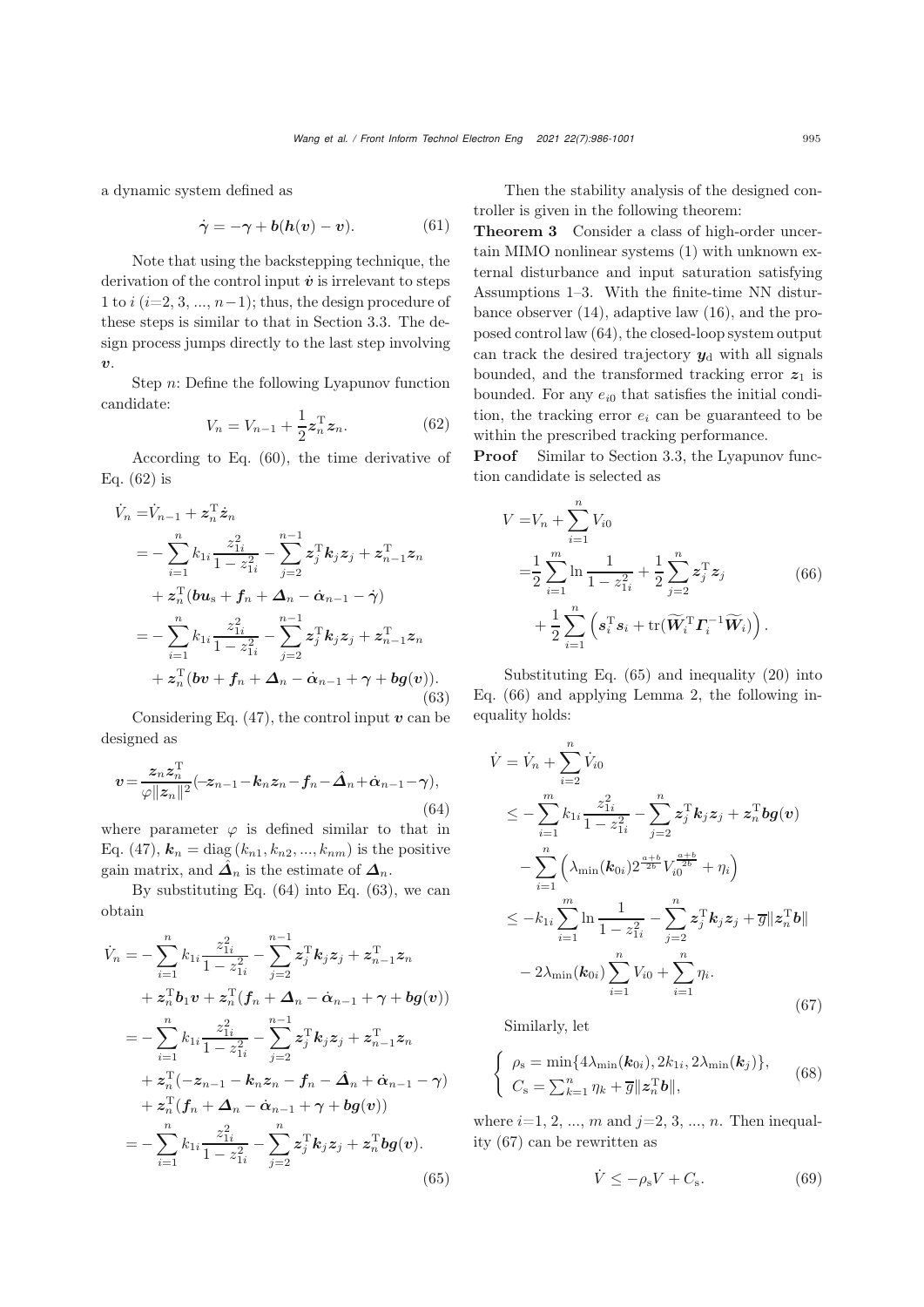The control parameters are chosen to satisfy

$$
\lambda_{\min}(\mathbf{k}_{0i}) > 0, k_{1i} > 0, \lambda_{\min}(\mathbf{k}_j) > 0,
$$
 (70)

where  $i=1, 2, ..., m$  and  $j=2, 3, ..., n$ .

Thus, by Lemma 4, the overall system is proven to be stable. According to inequality [\(69\)](#page-9-5), we can see that all the signals in the closed-loop system are bounded. The transformed tracking error  $z_{1i}$  can converge to the compact set given as

$$
|z_{1i}| \le \sqrt{1 - e^{-2(V(0) - C_s/\rho_s)}}, \tag{71}
$$

which means that the transformed tracking error  $z_{1i}$ is bounded in  $(-1, 1)$ . Therefore, the tracking error *e* can be guaranteed to be within the prescribed tracking performance with the existence of input saturation. This completes the proof.

## 5 Simulation results

In this section, the designed control method is used in the following quadrotor model to demonstrate its effectiveness. The dynamic model used in this study is an attitude dynamic model of the quadrotor in [Wang XR et al.](#page-14-26) [\(2018\)](#page-14-26), which is a classical uncertain MIMO system as follows:

<span id="page-10-0"></span>
$$
\begin{cases}\n\ddot{\phi}(t) = \frac{I_y - I_z}{I_x} \dot{\theta}(t) \dot{\psi}(t) + \frac{l}{I_x} u_\phi + \frac{J_r}{I_x} \Omega \dot{\theta}, \\
\ddot{\theta}(t) = \frac{I_z - I_x}{I_y} \dot{\psi}(t) \dot{\phi}(t) + \frac{l}{I_y} u_\theta + \frac{J_r}{I_y} \Omega \dot{\phi}, \quad (72) \\
\ddot{\psi}(t) = \frac{I_x - I_y}{I_z} \dot{\phi}(t) \dot{\theta}(t) + \frac{1}{I_z} u_\psi,\n\end{cases}
$$

where  $\phi$  is the roll angle,  $\theta$  is the pitch angle,  $\psi$  is the yaw angle, l is the distance from the center of gravity of the quadrotor to the center of each rotor,  $I_i$   $(i = x, y, z)$  is the inertia of the quadrotor,  $J_r$ is the inertia of the propellers,  $\Omega$  is the sum of the angular velocities of the motors, and  $u_{\phi}$ ,  $u_{\theta}$ , and  $u_{\psi}$ are three input torques.

By analyzing model [\(72\)](#page-10-0), we find it difficult to obtain an accurate value of the inertia parameters, which leads to model uncertainties. The quadrotor is disturbed by wind or other conditions during flight, so it is necessary to consider the external disturbance terms. The simulation also considers the existence and non-existence of input saturation, according to the various conditions of the actuator in practice.

Therefore, system [\(72\)](#page-10-0) can be rewritten as

$$
\begin{cases}\n\dot{x}_1 = x_2 + f_1(x_1) + \Delta f_1(x_1) + d_1(t), \\
\dot{x}_2 = Bu + f_2(x_2) + \Delta f_2(x_2) + d_2(t), \\
y = x_1,\n\end{cases} (73)
$$

where

$$
\begin{cases}\n\boldsymbol{x}_1 = [\phi, \theta, \psi], \\
\boldsymbol{x}_2 = [\dot{\phi}, \dot{\theta}, \dot{\psi}], \\
\boldsymbol{f}_1 = [0, 0, 0]^{\mathrm{T}}, \\
\boldsymbol{B} = \text{diag} (l/I_x, l/I_y, 1/I_z), \\
\boldsymbol{u} = [u_{\phi}, u_{\theta}, u_{\psi}]^{\mathrm{T}}, \\
\boldsymbol{f}_2(\boldsymbol{x}_2) = \left[\frac{I_y - I_z}{I_x} x_{22} x_{23}, \frac{I_z - I_x}{I_y} x_{23} x_{21}, \frac{I_x - I_y}{I_z} x_{21} x_{22}\right]^{\mathrm{T}}.\n\end{cases}
$$

The terms for the total system disturbances to be estimated by disturbance observers are chosen as

$$
\begin{cases}\n\Delta_1 = 0, \\
\Delta_2 = \begin{bmatrix}\n\frac{J_r}{I_x} \Omega x_{22} + d_{21}(t) \\
\frac{J_r}{I_y} \Omega x_{21} + d_{22}(t) \\
d_{23}(t)\n\end{bmatrix}.\n\end{cases} (74)
$$

The desired trajectories are designed as  $y_d$  =  $[0.25 \sin t, 0.25 \sin t, \sin t + 0.5 \sin(10t/7)]^{\mathrm{T}}$ . The system parameters are chosen as  $I_x = I_y = 7.78 \times$  $10^{-3}$  kg/m<sup>2</sup>,  $I_z = 1.44 \times 10^{-2}$  kg/m<sup>2</sup>,  $l = 0.33$  m,  $J_r = 6 \times 10^{-3}$  kg/m<sup>2</sup>. The external disturbances are given as  $d_{21} = -0.1 \cos(t/60), d_{22} = 0.05 \sin(t/60),$  $d_{23} = -0.4 \cos(t/50)$ . The initial values of the system state are given as  $x_1 = [4.5, 4.5, 9]^T$ ,  $x_2 =$  $[0, 0, 0]^{T}$ .

The performance boundary function is shown as  $\rho_i(t) = (\rho_{i0} - \rho_{i\infty})e^{l_i t} + \rho_{i\infty}$ , and the prescribed parameters are chosen as  $\rho_{10} = \rho_{20} = 8$ ,  $\rho_{30} = 10, \ \rho_{i\infty} = 0.5, \ l_i=0.9, \ \sigma_{ij} = 1 \ (i, j=1, 2, ...)$ 3). The observer parameters are given as  $\nu_i = 1$ ,  $\mathbf{k}_{0i} = \text{diag}(0.01, 0.01, 0.1), \ a_i = 9, \ b_i = 11 \ (i=1,$ 2, 3). The parameters for the RBF NN in the observer are chosen as  $\kappa_1 = \kappa_2 = 0.1, \kappa_3 = 0.05$ ,  $\Gamma_1 = 180, \Gamma_2 = 80, \Gamma_3 = 150.$  The controller parameters are selected as  $\mathbf{k}_1 = \text{diag}(60, 42.5, 64)$ ,  $k_2 = \text{diag}(600, 595, 420).$ 

Case 1: Under the designed tracking control approach based on the NN disturbance observer, BLF, and the backstepping method, the simulation examples are presented in Figs. 2–7. The time responses of the Euler angles are depicted in Fig. [2,](#page-11-0) which indicates that the output can track the desired trajectories quite well under system uncertainties and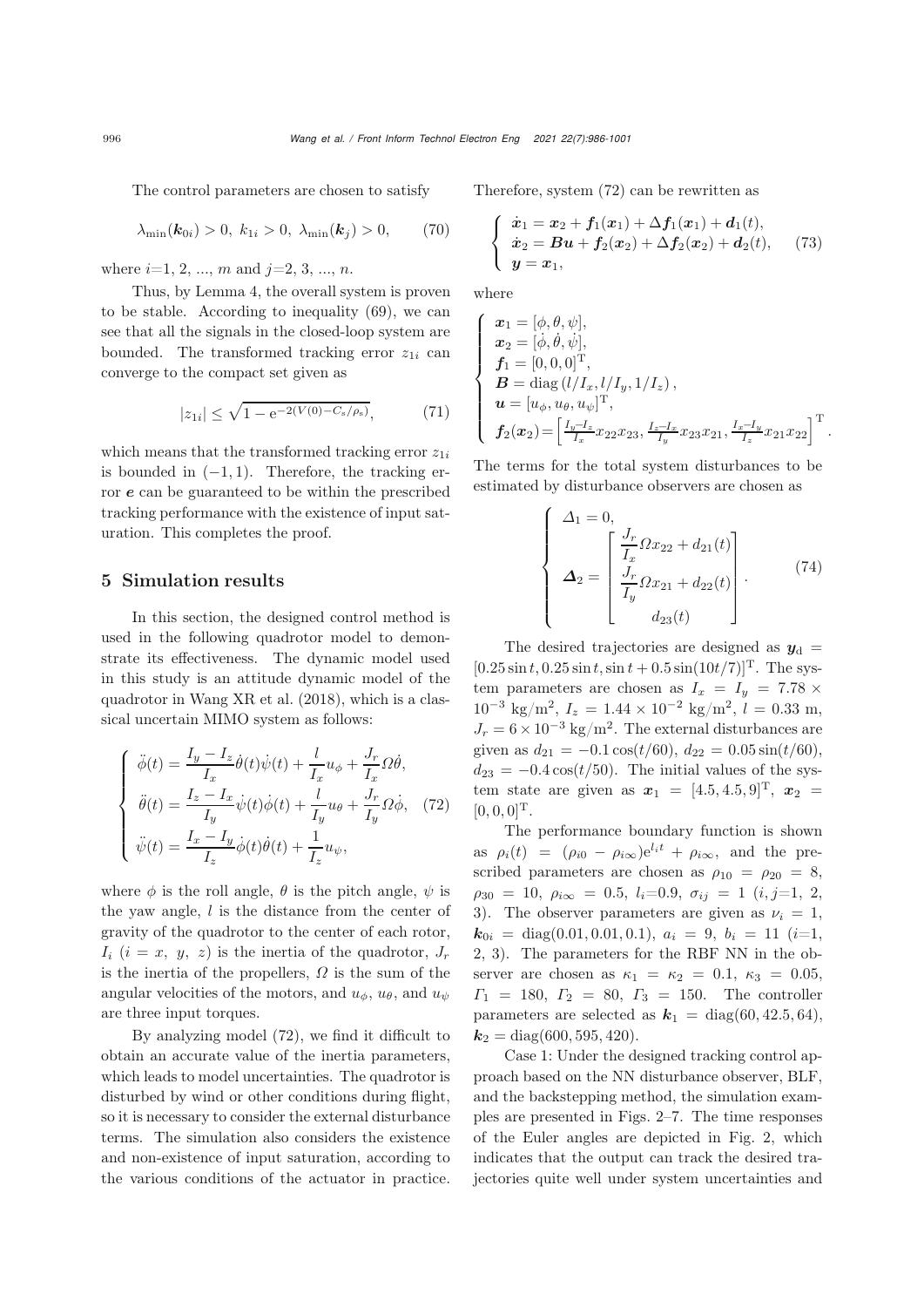external disturbances. Additionally, the tracking errors and their constraints are shown in Fig. [3.](#page-11-1) It can be seen that by using the proposed scheme, the tracking errors can converge to a small neighborhood of the origin with predefined transient and steadystate bounds and that the prescribed tracking performance is attained.



<span id="page-11-0"></span>Fig. 2 Trajectories of the attitude angles of the quadrotor (blue line) along with the desired trajectory (red dashed line) under control input *u* (References to color refer to the online version of this figure)



<span id="page-11-1"></span>Fig. 3 Tracking error evolution with the prescribed performance under control input *u* (References to color refer to the online version of this figure)

The transformed tracking errors are presented in Fig. [4.](#page-11-2) Fig. [5](#page-11-3) shows the convergence of the weight value of the NN. The estimates of the observers are given in Fig. [6,](#page-12-0) which illustrates that the uncertainties and disturbances can be handled well by the NN disturbance observer. It can be perceived in Fig. [7](#page-12-1) that the input signals are non-chattering.

Case 2: In the simulation process, we find that the NN disturbance observer will introduce some



<span id="page-11-2"></span>Fig. 4 Curves of the transformed tracking error  $z(t)$ (References to color refer to the online version of this figure)



<span id="page-11-3"></span>Fig. 5 Curves for the norm of the NN weight in the proposed NN disturbance observer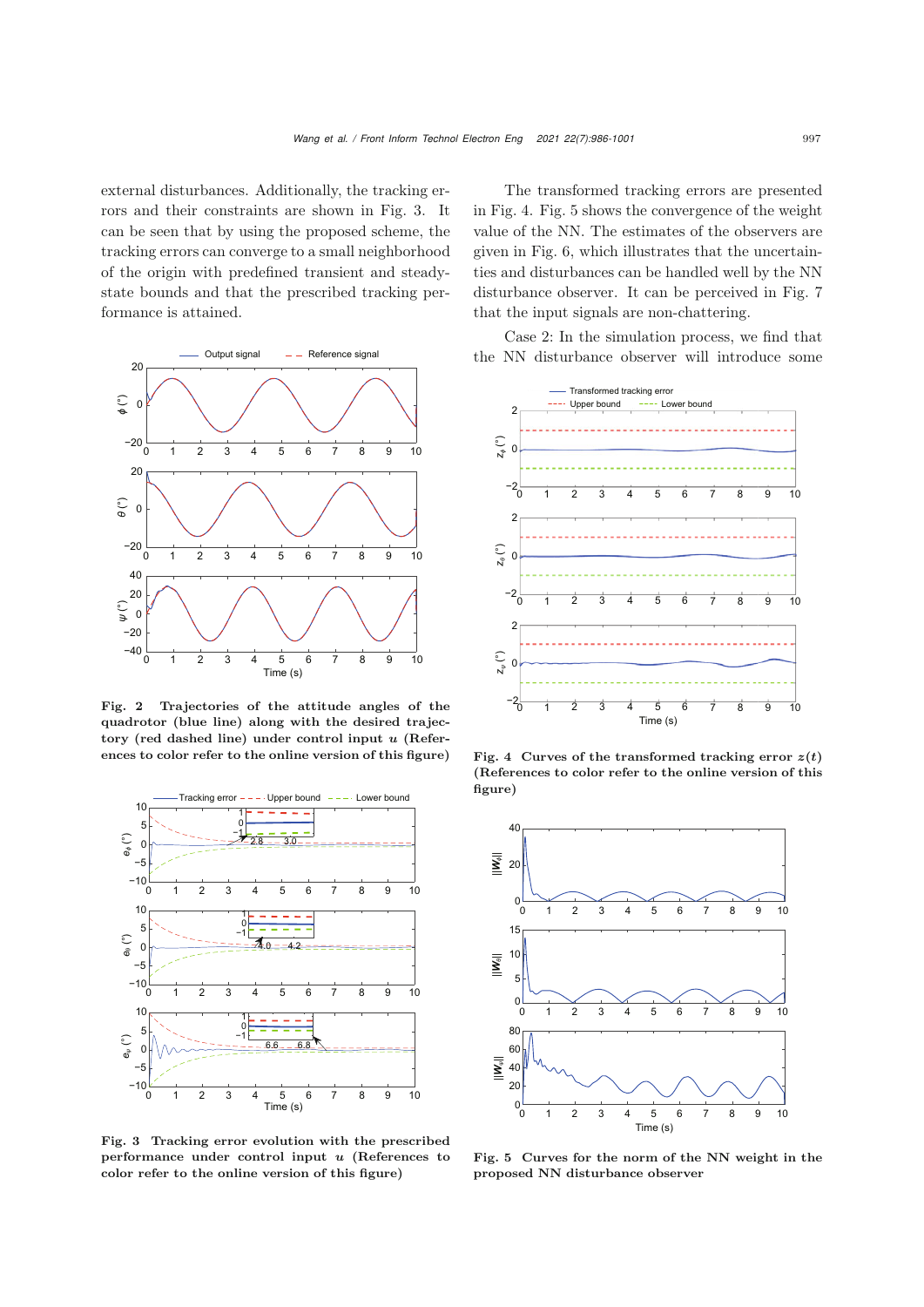spikes to the control input, and these spikes exceed the operating range of the motors. Therefore, an input saturation condition is added to the control process and solved by controller [\(64\)](#page-9-1).

The parameter for input saturation is set as  $u<sub>b</sub> = 0.3$ . According to Fig. [8,](#page-12-2) it can be concluded that the control inputs are restrained in the set range. The tracking performances under input saturation are shown in Figs. [9](#page-12-3) and [10.](#page-13-15)



<span id="page-12-0"></span>Fig. 6 Curves for disturbance estimation for  $\Delta(t)$ under the proposed NN disturbance observer



<span id="page-12-1"></span>Fig. 7 Control demands *u* for attitude angles without input saturation

# 6 Conclusions

Observer-based adaptive tracking control has been investigated for a high-order MIMO nonlinear system with input saturation and prescribed tracking performance. In the control design, we have presented a novel NN disturbance observer to



<span id="page-12-2"></span>Fig. 8 Control demands *v* for attitude angles with input saturation



<span id="page-12-3"></span>Fig. 9 Trajectories of the attitude angles of a quadrotor (blue line) along with the desired trajectory (red dashed line) under input *v* (References to color refer to the online version of this figure)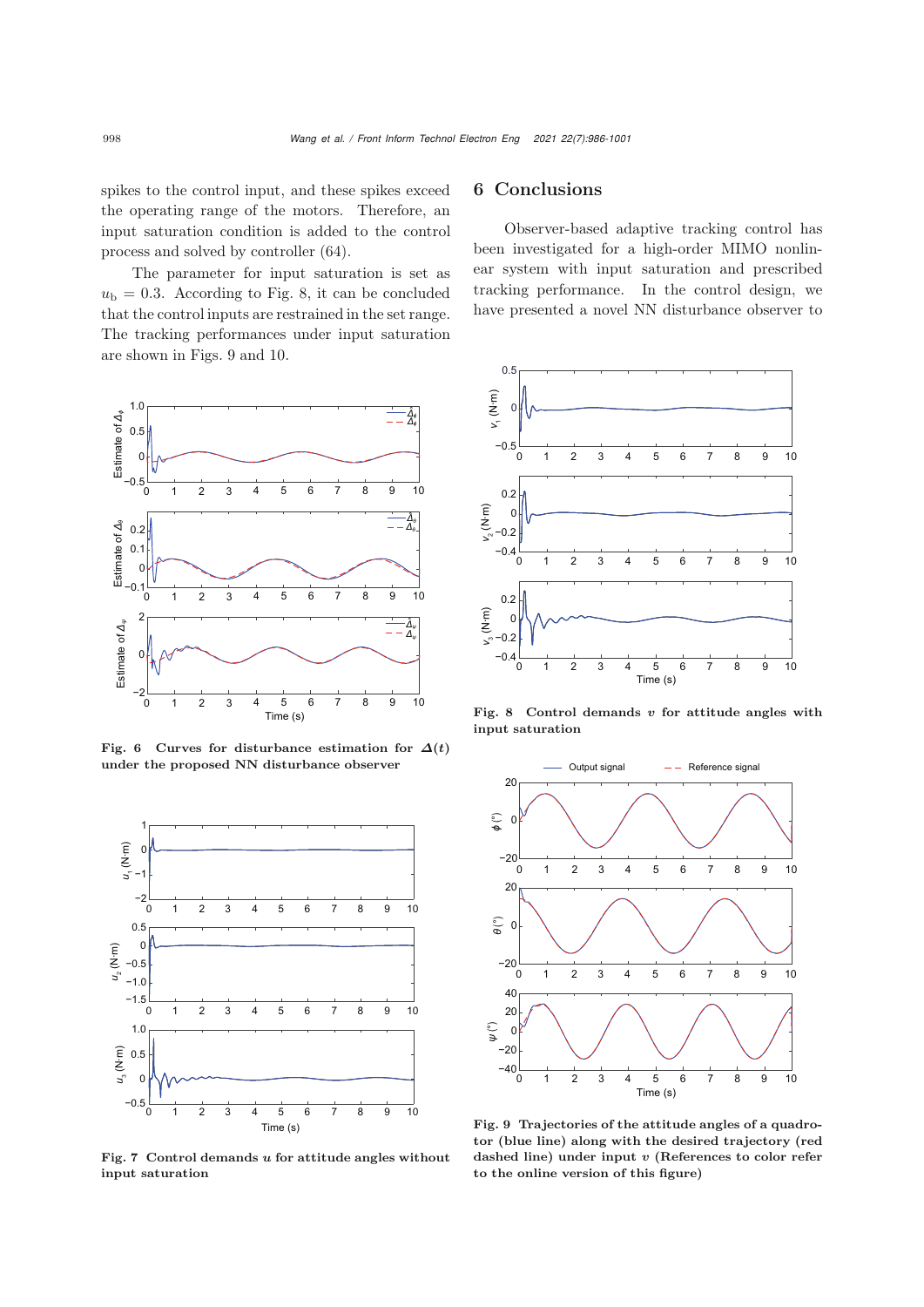

<span id="page-13-15"></span>Fig. 10 Tracking error evolution with the prescribed performance under input *v* (References to color refer to the online version of this figure)

estimate the uncertainties and disturbances in finite time. Using the backstepping technique and BLF, an adaptive tracking control method has been proposed which could guarantee the prescribed performance of the tracking error and the boundedness of the closed-loop signals. Finally, the effectiveness of the designed scheme has been illustrated with extensive simulation results.

In the future, there is some meaningful work that needs to be conducted. The proposed method requires that the control coefficient matrix must be known. So, the design of an observer-based control strategy for a completely unknown system is still an open issue. Moreover, it is unclear whether the proposed result can be extended to nonlinear multiagent systems.

#### Contributors

Xuerao WANG designed the research and drafted the manuscript. Qingling WANG helped organize the manuscript. Xuerao WANG and Changyin SUN revised and finalized the paper.

#### Compliance with ethics guidelines

Xuerao WANG, Qingling WANG, and Changyin SUN declare that they have no conflict of interest.

#### References

<span id="page-13-4"></span>Bechlioulis CP, Rovithakis GA, 2008. Robust adaptive control of feedback linearizable MIMO nonlinear systems with prescribed performance. *IEEE Trans Autom Contr*, 53(9):2090-2099.

https://doi.org/10.1109/TAC.2008.929402

<span id="page-13-5"></span>Bechlioulis CP, Rovithakis GA, 2009. Adaptive control with guaranteed transient and steady state tracking error bounds for strict feedback systems. *Automatica*, 45(2):532-538.

https://doi.org/10.1016/j.automatica.2008.08.012

- <span id="page-13-12"></span>Bechlioulis CP, Rovithakis GA, 2010. Prescribed performance adaptive control for multi-input multi-output affine in the control nonlinear systems. *IEEE Trans Autom Contr*, 55(5):1220-1226. https://doi.org/10.1109/TAC.2010.2042508
- <span id="page-13-7"></span>Bu XW, 2018. Guaranteeing prescribed output tracking performance for air-breathing hypersonic vehicles via non-affine back-stepping control design. *Nonl Dynam*, 91(1):525-538.

https://doi.org/10.1007/s11071-017-3887-1

- <span id="page-13-9"></span>Chen M, Ge SS, Ren BB, 2011. Adaptive tracking control of uncertain MIMO nonlinear systems with input constraints. *Automatica*, 47(3):452-465.
	- https://doi.org/10.1016/j.automatica.2011.01.025
- <span id="page-13-2"></span>Chen M, Mei R, Jiang B, 2013. Sliding mode control for a class of uncertain MIMO nonlinear systems with application to near-space vehicles. *Math Probl Eng*, 2013:180589. https://doi.org/10.1155/2013/180589
- <span id="page-13-13"></span>Chen WH, 2004. Disturbance observer based control for nonlinear systems. *IEEE/ASME Trans Mech*, 9(4):706- 710. https://doi.org/10.1109/TMECH.2004.839034
- <span id="page-13-1"></span>Chen WH, Yang J, Guo L, et al., 2015. Disturbance-observerbased control and related methods—an overview. *IEEE Trans Ind Electron*, 63(2):1083-1095. https://doi.org/10.1109/TIE.2015.2478397
- <span id="page-13-14"></span>Chen XS, Yang J, Li SH, et al., 2009. Disturbance observer based multi-variable control of ball mill grinding circuits. *J Process Contr*, 19(7):1205-1213. https://doi.org/10.1016/j.jprocont.2009.02.004
- <span id="page-13-11"></span>Fan B, Yang QM, Jagannathan S, et al., 2017. Asymptotic tracking controller design for nonlinear systems with guaranteed performance. *IEEE Trans Cybern*, 48(7):2001-2011.

https://doi.org/10.1109/TCYB.2017.2726039

<span id="page-13-3"></span>Fu J, Ma RC, Chai TY, 2017. Adaptive finite-time stabilization of a class of uncertain nonlinear systems via logic-based switchings. *IEEE Trans Autom Contr*, 62(11):5998-6003.

https://doi.org/10.1109/TAC.2017.2705287

- <span id="page-13-0"></span>Guo L, Chen WH, 2005. Disturbance attenuation and rejection for systems with nonlinearity via DOBC approach. *Int J Robust Nonl Contr*, 15(3):109-125. https://doi.org/10.1002/rnc.978
- <span id="page-13-10"></span>Guo XX, Yan WS, Cui RX, 2019. Integral reinforcement learning-based adaptive NN control for continuous-time nonlinear MIMO systems with unknown control directions. *IEEE Trans Syst Man Cybern Syst*, 50(11):4068- 4077. https://doi.org/10.1109/TSMC.2019.2897221
- <span id="page-13-6"></span>Han SI, Lee JM, 2013. Improved prescribed performance constraint control for a strict feedback non-linear dynamic system. *IET Contr Theory Appl*, 7(14):1818-1827. https://doi.org/10.1049/iet-cta.2013.0181
- <span id="page-13-8"></span>He W, Dong YT, Sun CY, 2015a. Adaptive neural impedance control of a robotic manipulator with input saturation.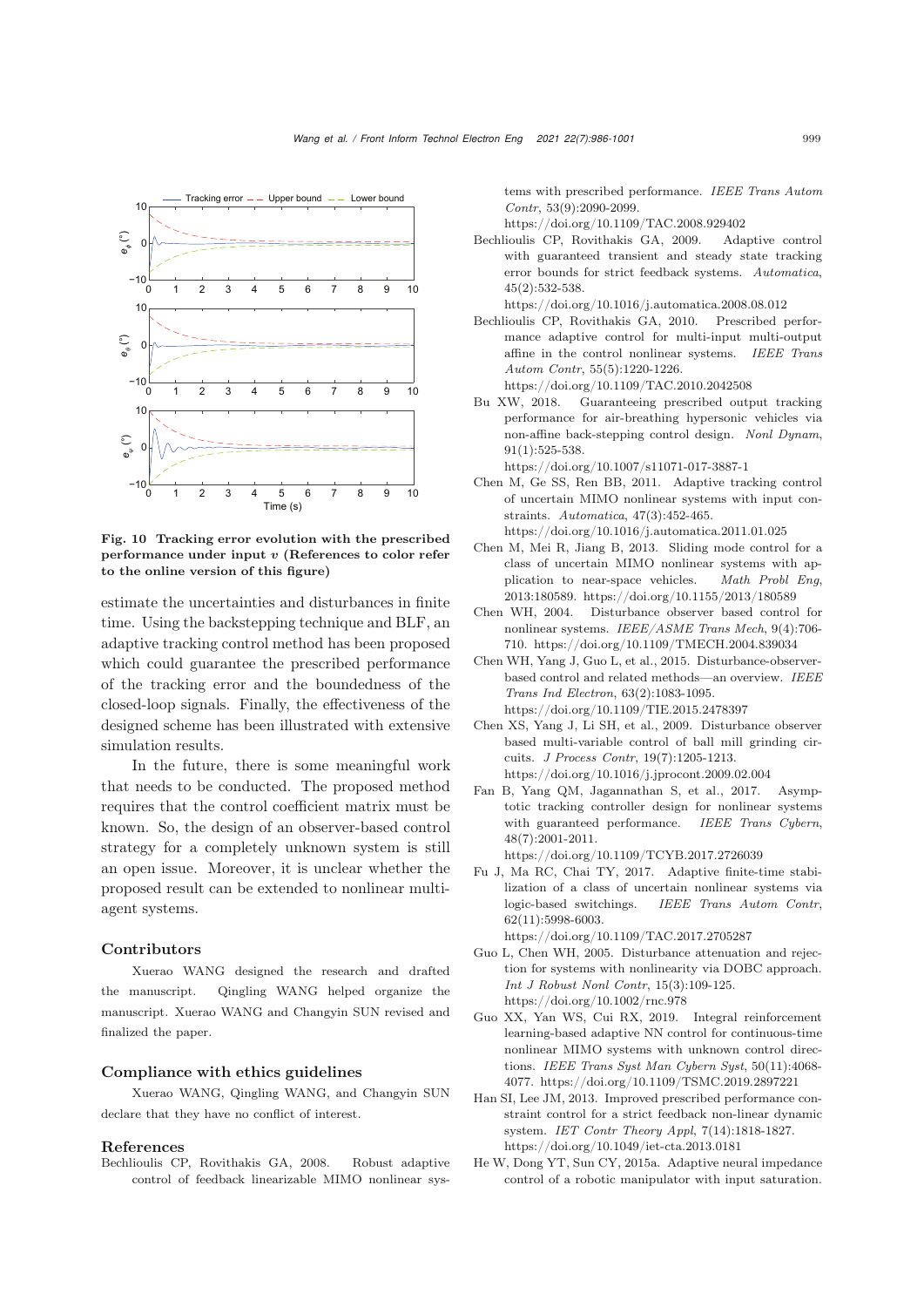*IEEE Trans Syst Man Cybern Syst*, 46(3):334-344. https://doi.org/10.1109/TSMC.2015.2429555

<span id="page-14-22"></span>He W, David AO, Yin Z, et al., 2015b. Neural network control of a robotic manipulator with input deadzone and output constraint. *IEEE Trans Syst Man Cybern Syst*, 46(6):759-770.

https://doi.org/10.1109/TSMC.2015.2466194

- <span id="page-14-16"></span>Hu QL, Li B, Qi JT, 2014. Disturbance observer based finite-time attitude control for rigid spacecraft under input saturation. *Aerosp Sci Technol*, 39:13-21. https://doi.org/10.1016/j.ast.2014.08.009
- <span id="page-14-25"></span>Hu QL, Shao XD, Guo L, 2017. Adaptive fault-tolerant attitude tracking control of spacecraft with prescribed performance. *IEEE/ASME Trans Mech*, 23(1):331-341. https://doi.org/10.1109/TMECH.2017.2775626
- <span id="page-14-7"></span>Jin X, 2018. Adaptive decentralized finite-time output tracking control for MIMO interconnected nonlinear systems with output constraints and actuator faults. *Int J Robust Nonl Contr*, 28(5):1808-1829. https://doi.org/10.1002/rnc.3987
- <span id="page-14-1"></span>Lin LG, Xin M, 2020. Nonlinear control of two-wheeled robot based on novel analysis and design of SDRE scheme. *IEEE Trans Contr Syst Technol*, 28(3):1140-1148. https://doi.org/10.1109/TCST.2019.2899802
- <span id="page-14-0"></span>Lin XB, Yu Y, Sun CY, 2019a. A decoupling control for quadrotor UAV using dynamic surface control and sliding mode disturbance observer. *Nonl Dynam*, 97(1):781-795.

https://doi.org/10.1007/s11071-019-05013-6

<span id="page-14-10"></span>Lin XB, Yu Y, Sun CY, 2019b. Supplementary reinforcement learning controller designed for quadrotor UAVs. *IEEE Access*, 7:26422-26431. https://doi.org/10.1109/ACCESS.2019.2901295

- <span id="page-14-11"></span>Liu H, Xi JX, Zhong YS, 2017. Robust attitude stabilization for nonlinear quadrotor systems with uncertainties and delays. *IEEE Trans Ind Electron*, 64(7):5585-5594. https://doi.org/10.1109/TIE.2017.2674634
- <span id="page-14-14"></span>Liu J, Zhang YL, Yu Y, et al., 2019. Fixed-time eventtriggered consensus for nonlinear multiagent systems without continuous communications. *IEEE Trans Syst Man Cybern Syst*, 49(11):2221-2229. https://doi.org/10.1109/TSMC.2018.2876334
- <span id="page-14-15"></span>Liu J, Zhang YL, Yu Y, et al., 2020. Fixed-time leader– follower consensus of networked nonlinear systems via event/self-triggered control. *IEEE Trans Neur Netw Learn Syst*, 31(11):5029-5037.

https://doi.org/10.1109/TNNLS.2019.2957069

- <span id="page-14-9"></span>Liu J, Yu Y, He HB, et al., 2021. Team-triggered practical fixed-time consensus of double-integrator agents with uncertain disturbance. *IEEE Trans Cybern*, 51(6):3263- 3272. https://doi.org/10.1109/TCYB.2020.2999199
- <span id="page-14-4"></span>Ouyang YC, Dong L, Xue L, et al., 2019. Adaptive control based on neural networks for an uncertain 2-DOF helicopter system with input deadzone and output constraints. *IEEE/CAA J Autom Sin*, 6(3):807-815. https://doi.org/10.1109/JAS.2019.1911495
- <span id="page-14-5"></span>Ouyang YC, Dong L, Sun CY, 2020. Critic learning-based control for robotic manipulators with prescribed constraints. *IEEE Trans Cybern*, online. https://doi.org/10.1109/TCYB.2020.3003550
- <span id="page-14-2"></span>Peng JZ, Ding S, Yang ZQ, et al., 2020. Adaptive neural impedance control for electrically driven robotic systems

based on a neuro-adaptive observer. *Nonl Dynam*, 100(2):1359-1378.

https://doi.org/10.1007/s11071-020-05569-8

- <span id="page-14-12"></span>Ren BB, Zhong QC, Chen JH, 2015. Robust control for a class of nonaffine nonlinear systems based on the uncertainty and disturbance estimator. *IEEE Trans Ind Electron*, 62(9):5881-5888. https://doi.org/10.1109/TIE.2015.2421884
- <span id="page-14-20"></span>Song YD, Huang XC, Wen CY, 2017. Robust adaptive faulttolerant PID control of MIMO nonlinear systems with unknown control direction. *IEEE Trans Ind Electron*, 64(6):4876-4884.

https://doi.org/10.1109/TIE.2017.2669891

<span id="page-14-18"></span>Sui S, Tong SC, Li YM, 2015. Observer-based fuzzy adaptive prescribed performance tracking control for nonlinear stochastic systems with input saturation. *Neurocomputing*, 158:100-108.

https://doi.org/10.1016/j.neucom.2015.01.063

- <span id="page-14-13"></span>Sun HB, Guo L, 2016. Neural network-based DOBC for a class of nonlinear systems with unmatched disturbances. *IEEE Trans Neur Netw Learn Syst*, 28(2):482-489. https://doi.org/10.1109/TNNLS.2015.2511450
- <span id="page-14-23"></span>Tee KP, Ge SS, Tay EH, 2009. Barrier Lyapunov functions for the control of output-constrained nonlinear systems. *Automatica*, 45(4):918-927.
- https://doi.org/10.1016/j.automatica.2008.11.017 Tong SC, Li YM, Shi P, 2012. Observer-based adaptive
- <span id="page-14-6"></span>fuzzy backstepping output feedback control of uncertain MIMO pure-feedback nonlinear systems. *IEEE Trans Fuzzy Syst*, 20(4):771-785. https://doi.org/10.1109/TFUZZ.2012.2183604
- <span id="page-14-19"></span>Wang CC, Yang GH, 2018. Observer-based adaptive prescribed performance tracking control for nonlinear systems with unknown control direction and input saturation. *Neurocomputing*, 284:17-26. https://doi.org/10.1016/j.neucom.2018.01.023
- <span id="page-14-17"></span>Wang DD, Zong Q, Tian BL, et al., 2018. Neural network disturbance observer-based distributed finite-time formation tracking control for multiple unmanned helicopters. *ISA Trans*, 73:208-226. https://doi.org/10.1016/j.isatra.2017.12.011
- <span id="page-14-21"></span>Wang LY, Chai TY, Zhai LF, 2009. Neural-network-based terminal sliding-mode control of robotic manipulators including actuator dynamics. *IEEE Trans Ind Electron*, 56(9):3296-3304. https://doi.org/10.1109/TIE.2008.2011350
- <span id="page-14-24"></span>Wang QL, Sun CY, 2020. Adaptive consensus of multiagent systems with unknown high-frequency gain signs under directed graphs. *IEEE Trans Syst Man Cybern Syst*,

50(6):2181-2186. https://doi.org/10.1109/TSMC.2018.2810089

- <span id="page-14-3"></span>Wang XJ, Yin XH, Wu QH, et al., 2018. Disturbance observer based adaptive neural control of uncertain MIMO nonlinear systems with unmodeled dynamics. *Neurocomputing*, 313:247-258. https://doi.org/10.1016/j.neucom.2018.06.031
- <span id="page-14-26"></span>Wang XR, Sun CY, Lin XB, et al., 2018. Adaptive neural network control of a quadrotor with input delay. Proc Chinese Automation Congress, p.4095-4100. https://doi.org/10.1109/CAC.2018.8623376
- <span id="page-14-8"></span>Zhao Y, Yu SH, Lian J, 2020a. Anti-disturbance bumpless transfer control for switched systems with its application